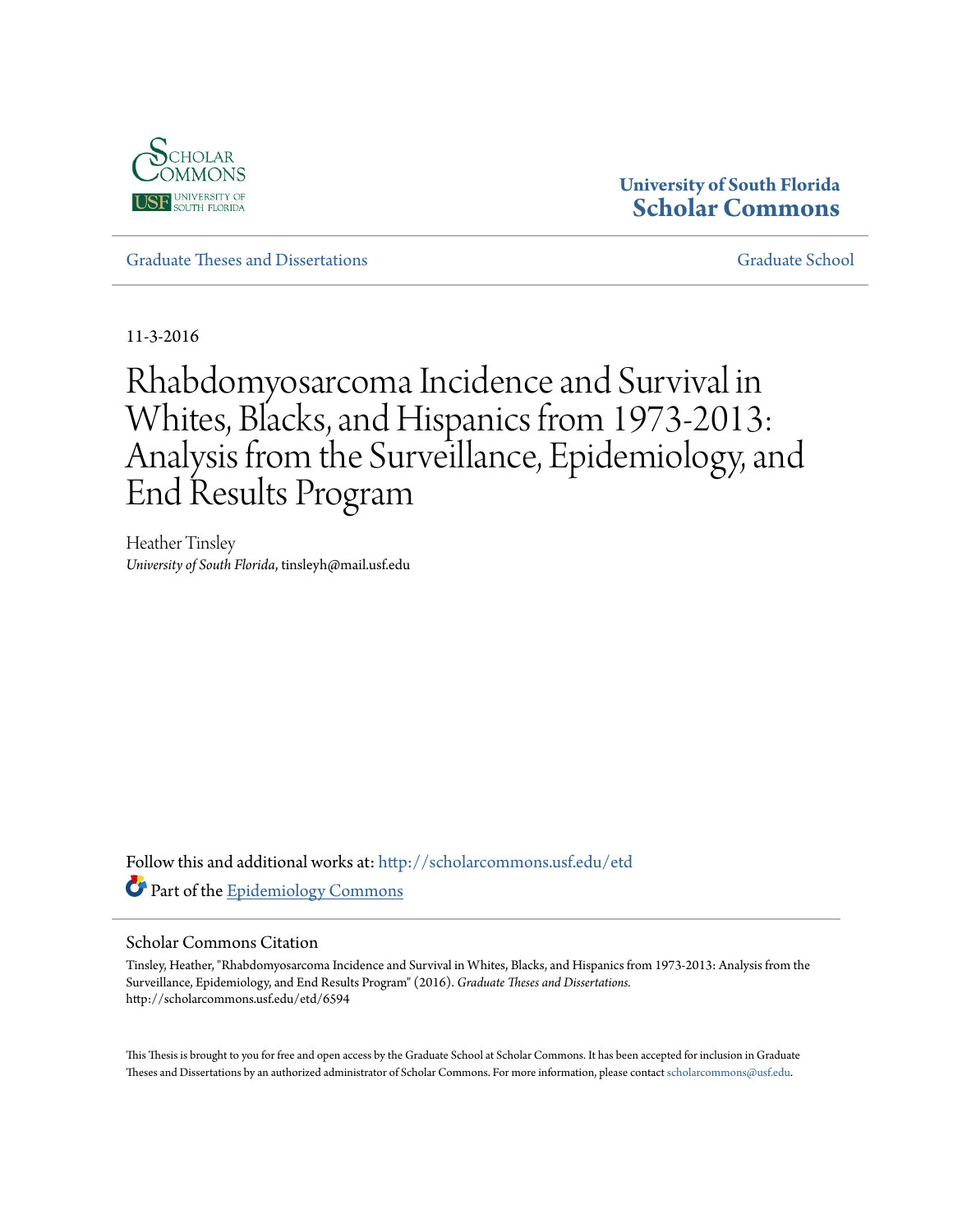Rhabdomyosarcoma Incidence and Survival in Whites, Blacks, and Hispanics from

1973 to 2013: Analysis from the Surveillance, Epidemiology, and End Results Program

by

Heather Tinsley

A thesis submitted in partial fulfillment of the requirements for the degree Master of Science in Public Health with a concentration in Epidemiology Department of Epidemiology and Biostatistics College of Public Health University of South Florida

Co-Major Professor: Hung N. Luu, MD, Ph.D. Co-Major Professor: Janice Zgibor, R.Ph, Ph.D Skai Schwartz, Ph.D

> Date of Approval: October 27, 2016

Keywords: Sarcoma, Disparities, Mortality, Hazard, Annual Percentage Change, SEER

Copyright © 2016, Heather A. Tinsley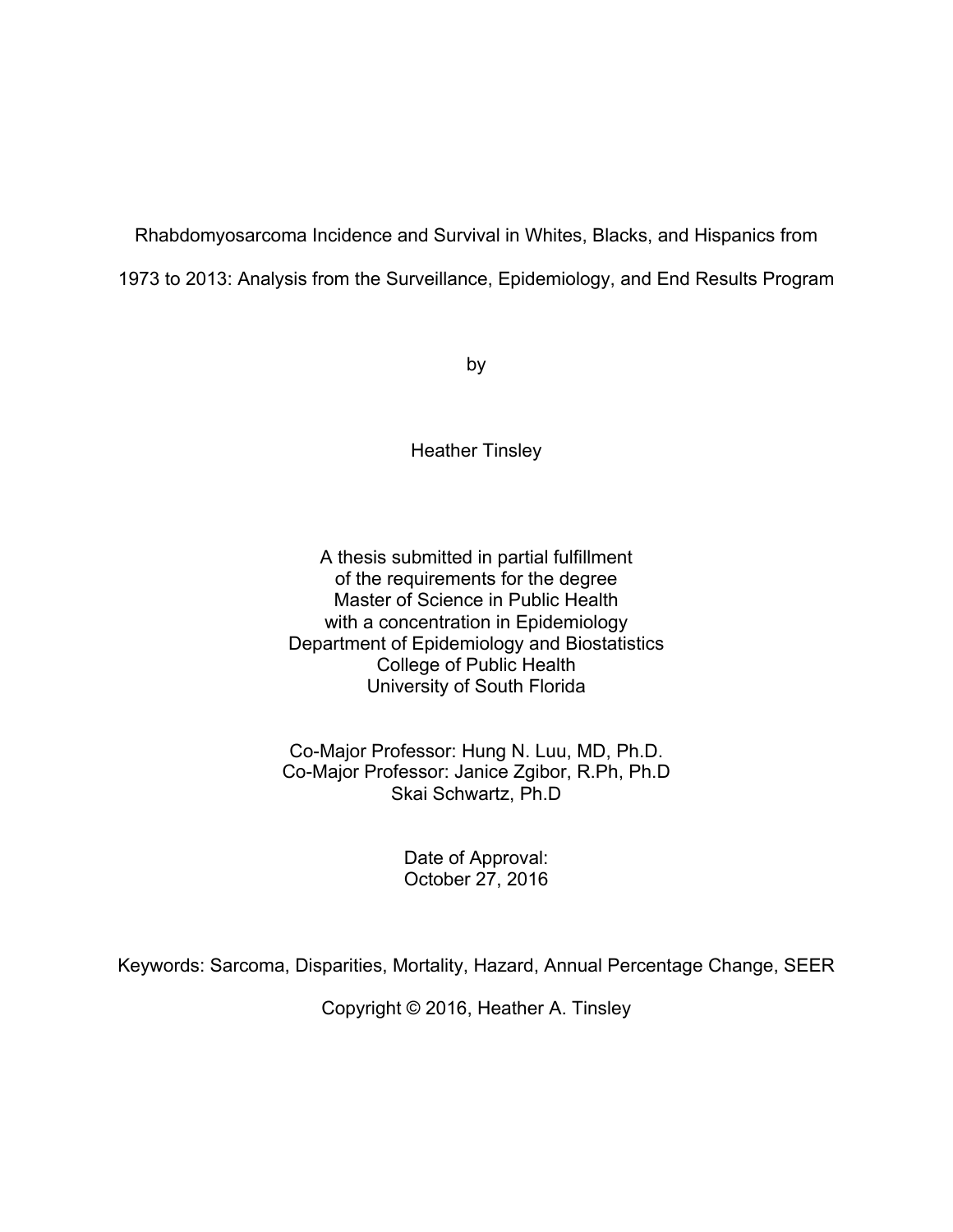#### **Acknowledgments**

I would first like to thank my academic advisor and thesis co-major professor, Dr. Janice Zgibor of the Department of Epidemiology and Biostatistics in the College of Public Health at the University of South Florida. Dr. Zgibor always welcomed me to stop by her office, without appointment, if I ever had any questions or concerns. She also provided great insight to manuscript writing and editing, which was an area I lacked experience in. Without her passion and advise, I would not be as prepared to enter the professional workforce and I would not have the confidence in my abilities that I have now.

I would also like to express my gratitude for my thesis major-professor, Dr. Hung N. Luu of the Department of Epidemiology and Biostatistics in the College of Public Health at the University of South Florida. His guidance inspired the topic for this thesis, and without him this thesis would not be to the level of professional publication that it is.

Finally, I would like to thank my thesis committee member Dr. Skai Schwartz of the Department of Epidemiology and Biostatistics in the College of Public Health at the University of South Florida. Dr. Schwartz aided me in making sure my analyses were on track and taught me new analytic methods that I will be able to carry with me throughout my future career.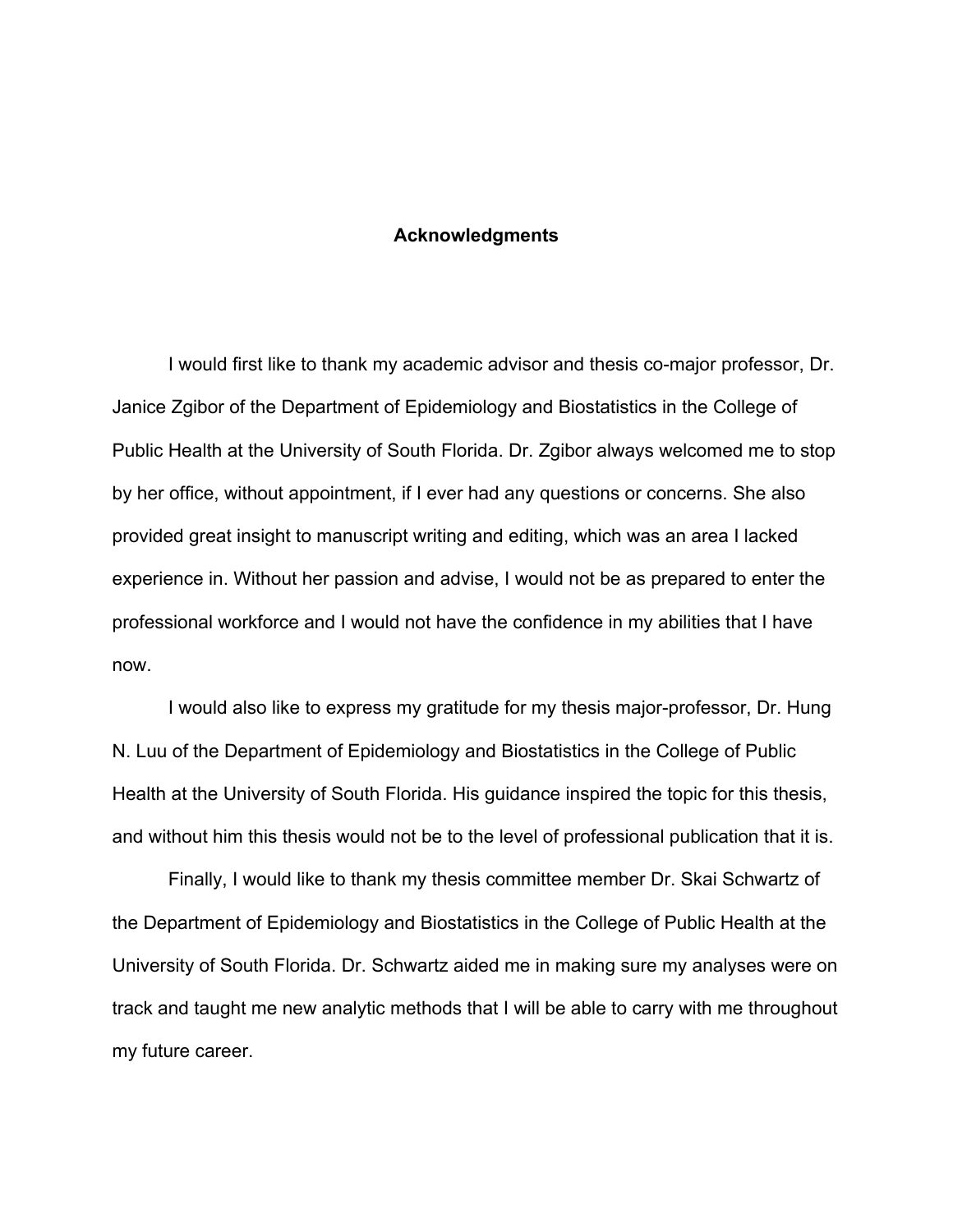# **Table of Contents**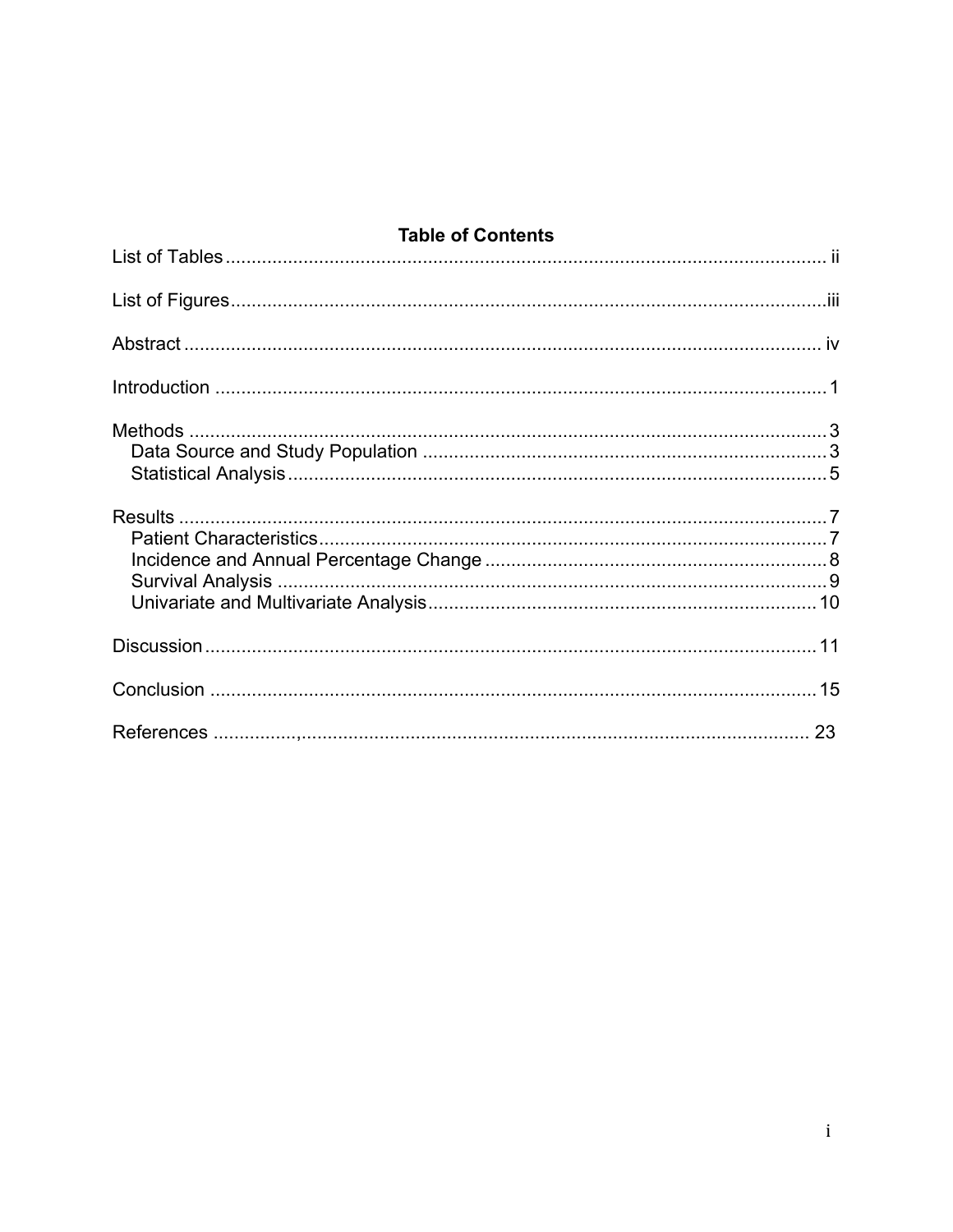# **List of Tables**

| Table 1: | Characteristics of RMS Patients During Period of 1973-2013       |  |
|----------|------------------------------------------------------------------|--|
| Table 2: | Multivariate Cox Proportional Hazards Analysis of RMS During     |  |
| Table 3: | Multivariate Cox Proportional Hazards Analysis of RMS Stratified |  |
| Table 4: | Multivariate Cox Proportional Hazards Analysis of RMS During     |  |
| Table 5: | Multivariate Cox Proportional Hazards Analysis of RMS During     |  |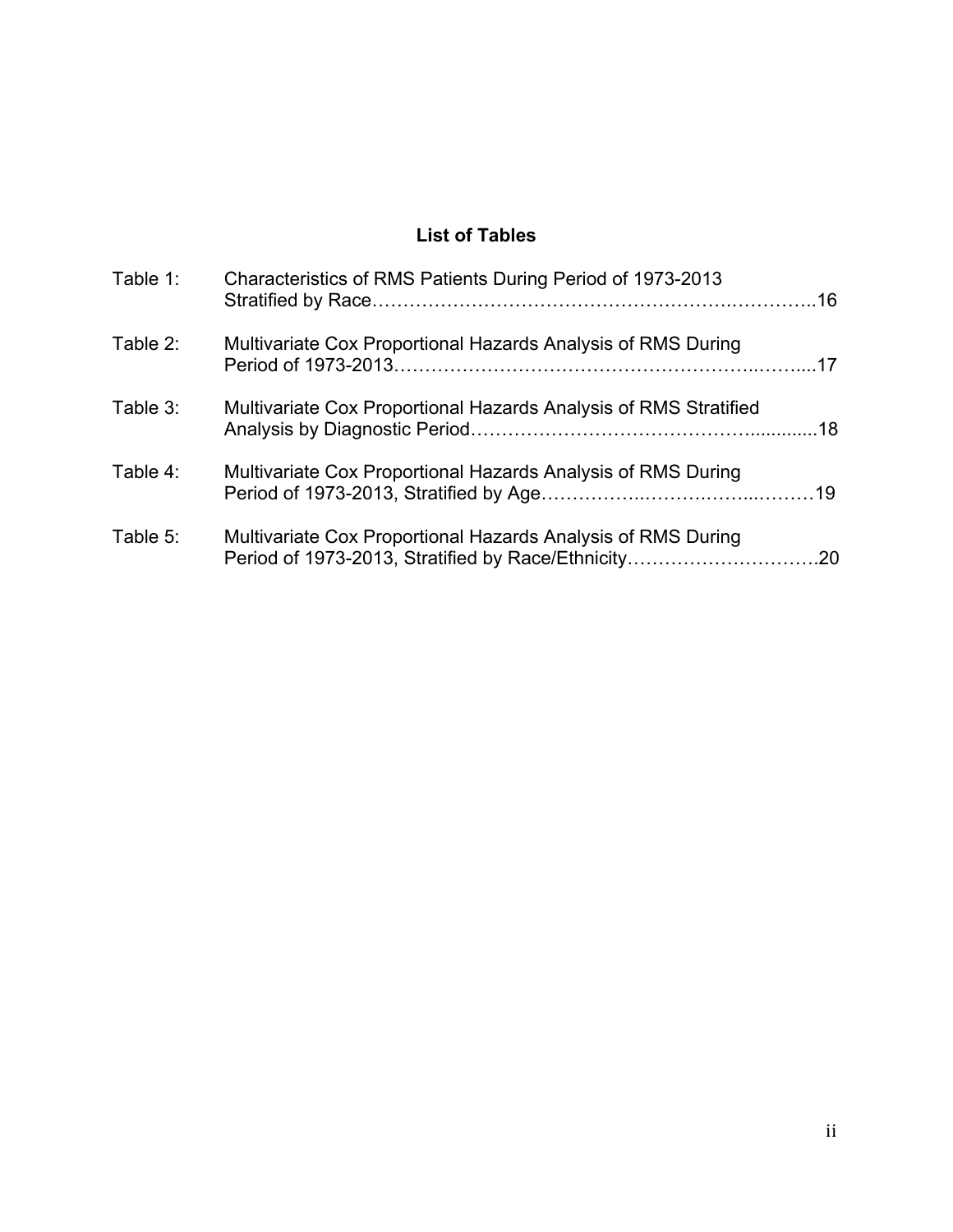# **List of Figures**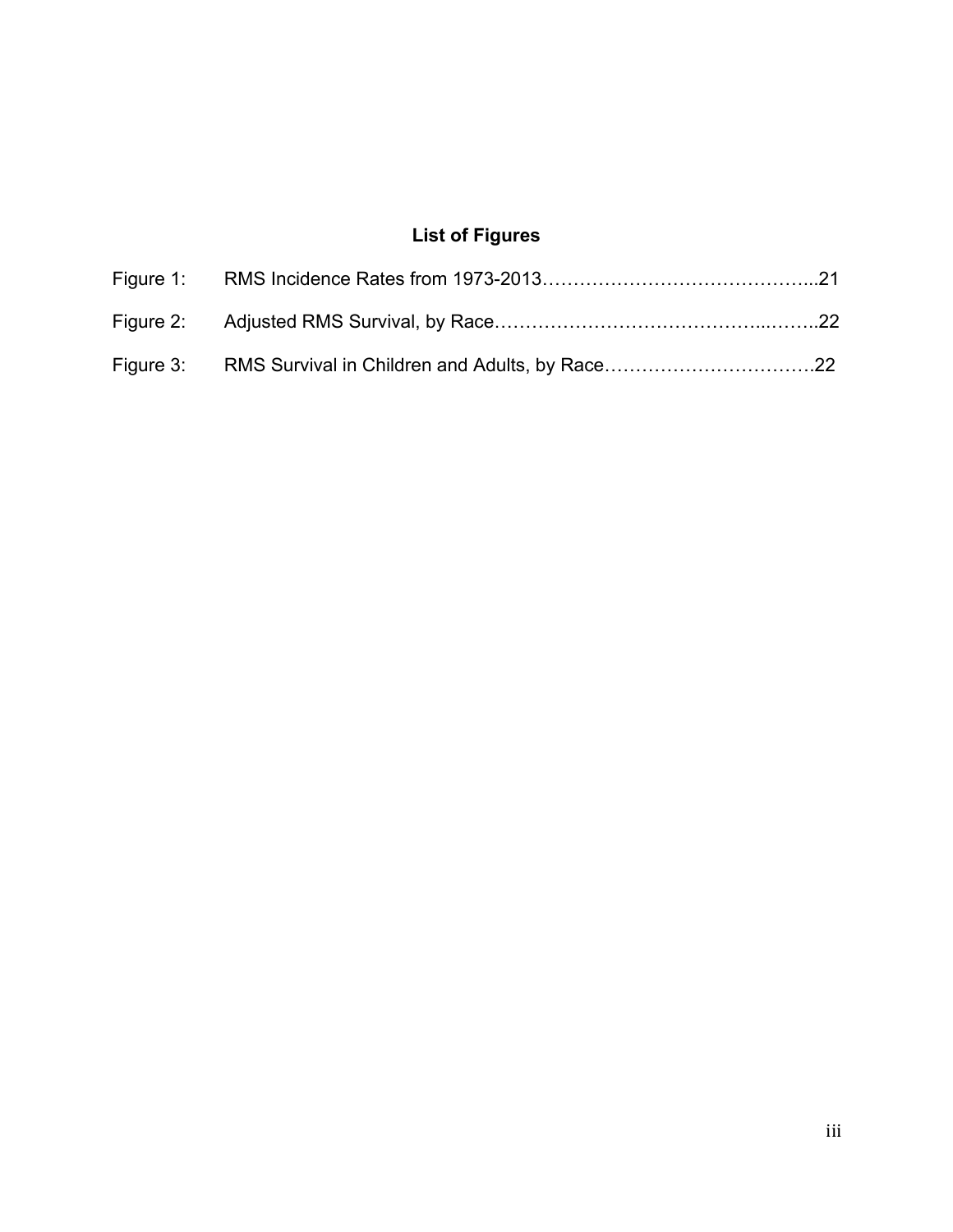#### **Abstract**

#### **Purpose**

Our objectives were to 1) determine the difference in Rhabdomyosarcoma (RMS) incidence and survival between different race/ethnicity groups, and 2) evaluate the difference in survival of RMS between children and adults of these race/ethnicity groups, using the Surveillance, Epidemiology, and End Results Program (SEER) database between 1973-2013.

#### **Patients and Methods**

We analyzed racial characteristic and incidence data from 4,280 patients diagnosed with RMS, between 1973-2013, that were reported to the SEER database. Survival and hazard analyses were conducted on 4,268 patients with known follow-up data, with end point being death from any cause.

#### **Results**

Over the 40-year study period overall RMS incidence rates have experienced a statistically significant decline (APC: -0.78, 95% CI: -1.28 – -0.28). Whites have experienced a significant decline in incidence rates (APC: -1.05, 95% CI: -1.60 – -0.50). Though not statistically significant, incidence rates in Blacks and Hispanics have trended upwards. While adjusted survival was not predicted by race, survival did significantly differ among racial/ethnic groups in children, with Hispanics and "Others" having the lowest 5- and 10-year survival rates (65% and 58% verses 58% and 56%,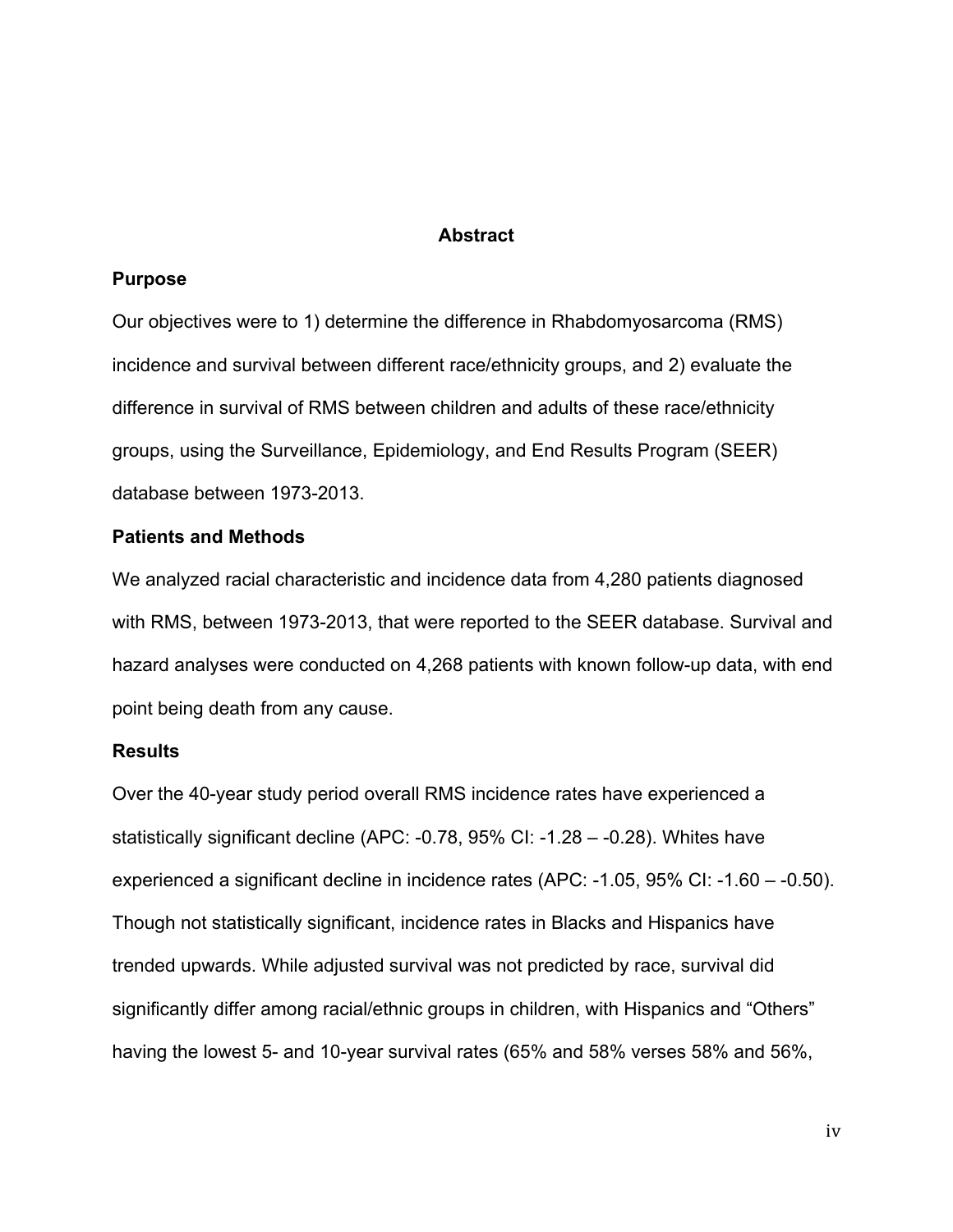respectively). Black race/ethnicity was also shown to be a predictor for mortality for the time period 1990-2013.

## **Conclusion**

Racial/ethnic minorities have worse RMS clinical presentation and incidence rates than Whites. While overall survival is not predicted by race, being an ethnic minority child diagnosed with RMS is predictive of survival. These disparities point towards a genetic component in RMS that has not yet been described.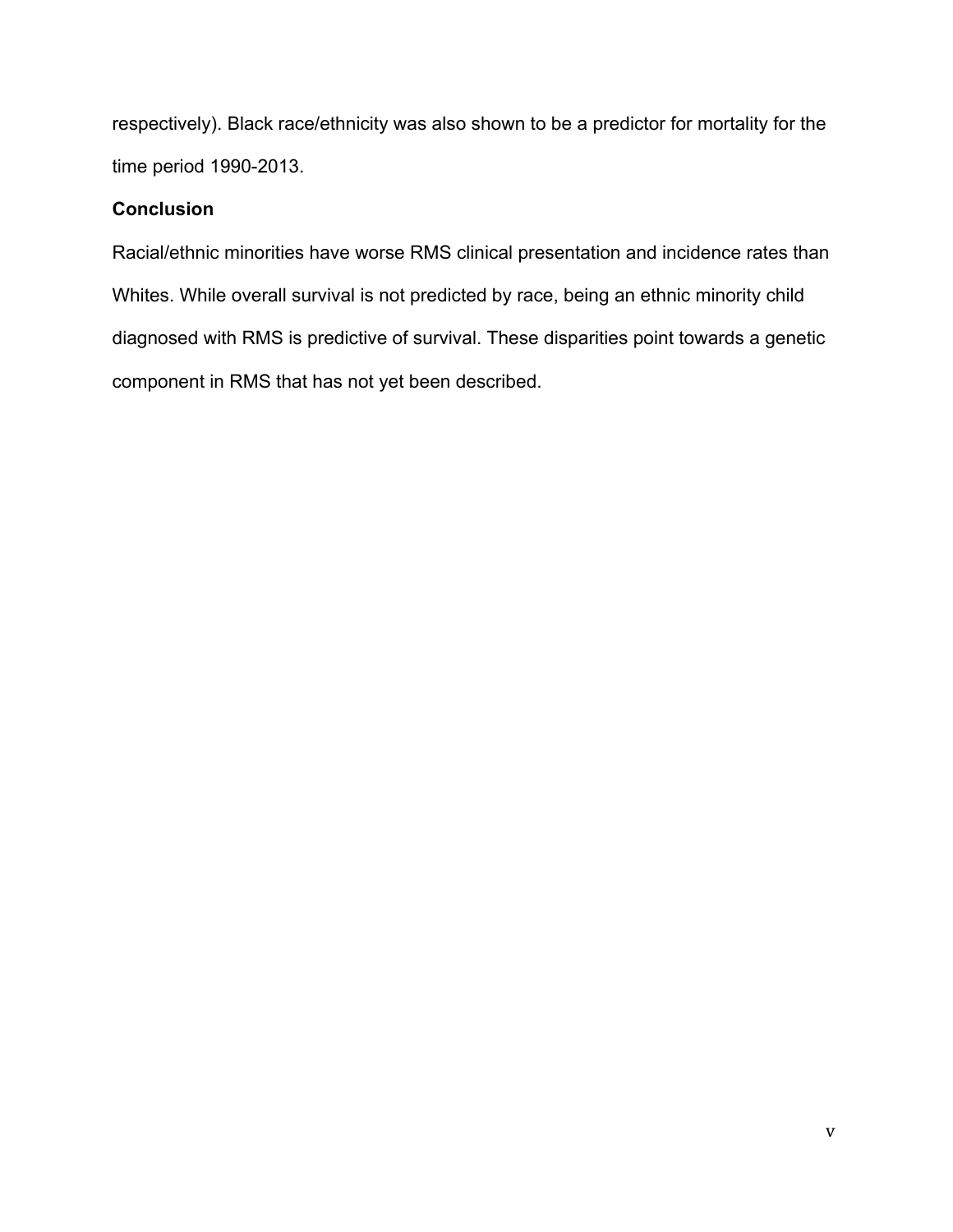#### **Introduction**

While the annual incidence of Rhabdomyosarcoma (RMS) among those younger than 20 years is 4.6 cases per million people [1,2], RMS is one of the most common childhood and adolescent tumors, representing more than 50% of soft tissue sarcoma cases in this age group [2,3], and nearly 3.4% of cancers overall [4]. Approximately 350 children and adolescents in the United States (US) are diagnosed with RMS per year, with half of these cases occurring in patients under 10 years of age [1,2]. RMS can occur in those older than 20, though it is exceedingly rare [3], accounting for only 3% of soft-tissue sarcomas and less than 1% of cancers overall in this age group [4].

RMS is a rare, highly malignant soft tissue sarcoma that originates from the embryonal mesenchyme [5,6], which imitates normal striated muscle tissue [7]. Although RMS tumors are typically found within striated muscle, they can occur virtually anywhere in the body [6,7], excluding bone [8]. RMS is further classified as embryonal (approximately 70% of cases), alveolar (approximately 30% of cases), pleomorphic, spindle cell, mixed-type, and RMS not otherwise specified (NOS) histologic subtypes [1,5], which makes it difficult to classify patients into homogenous treatment groups [8]. Due to the rarity of RMS, little is known about the etiology and epidemiology of this disease [6].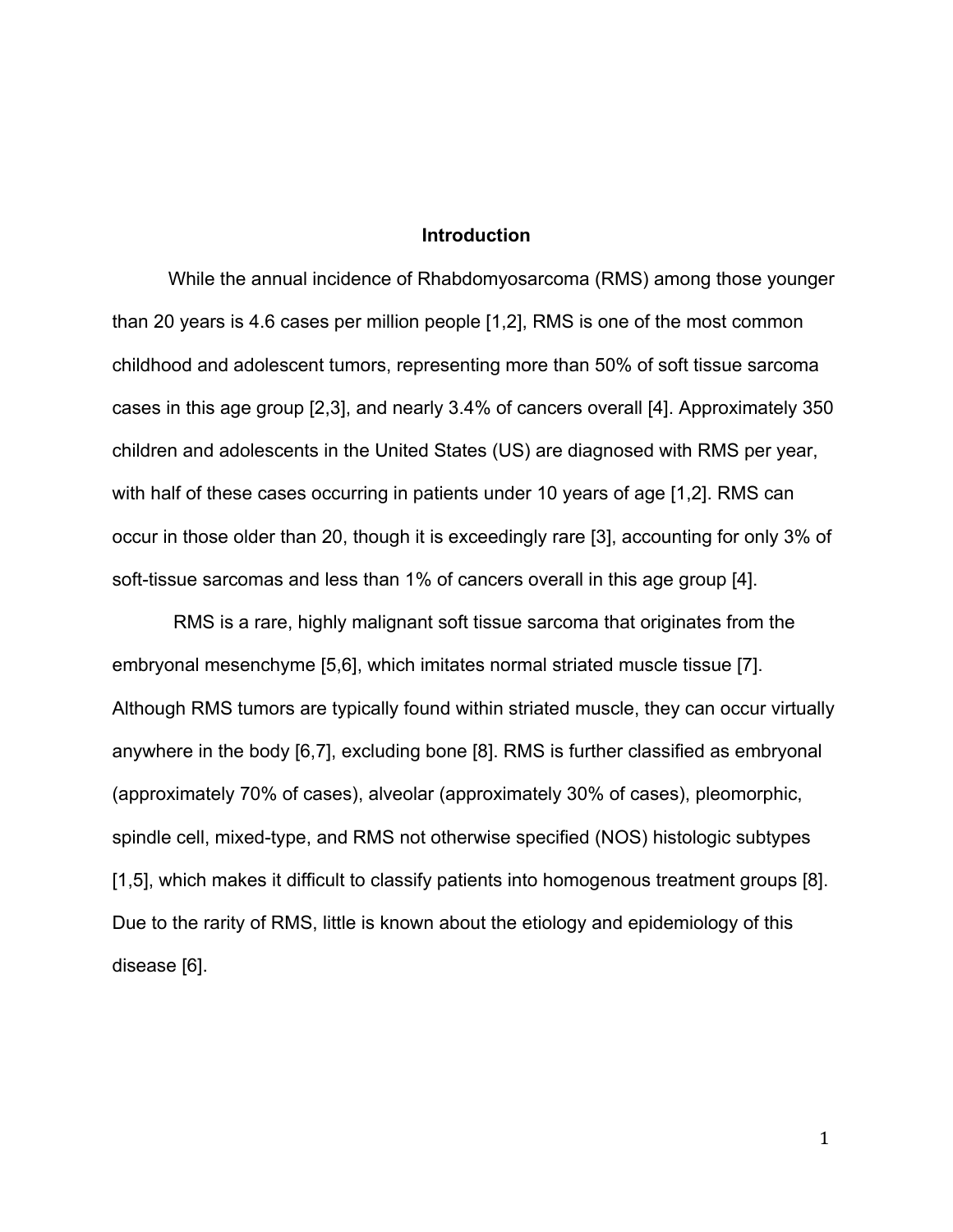Collaborative pediatric trials from the Intergroup Rhabdomyosarcoma Study Group (IRSG) have revolutionized the therapeutic methods for this sarcoma [8-10]. Based on the conclusions of these studies multimodality treatment regimens, involving chemotherapy and/or radiation, are decided by tumor staging (based on tumor primary site, tumor size, and the presence or absence of regional lymph node involvement and of distant metastasis), grouping (defined by the amount of residual tumor after initial surgery), and the histologic subtype of the tumor [8-10]. Pediatric patients with nonmetastatic disease have received the most benefit from these studies, with cure rates up to approximately 70% [3,5,11] from 25% in 1970 [5,11]. Prognosis in adults with RMS is very poor, with overall survival rates of 20% to 40% [3,4] verses rates of 60% to 80% for children [4], calling into question whether or not chemotherapy (which is a key feature in pediatric treatment) should be used at all in adults [3]. Unfortunately this question is not easily answered, as large multi-institutional studies focusing on adult RMS have not been conducted, and only small, single institution reports have been published [3].

There are gaps in the literature involving regarding disparities in survival by race or ethnicity for RMS, for both adults and children [3,4,11-17]. This is presumably due to either limitations in the data prior to expansion of certain cancer registry programs, or as a result of underrepresentation of certain populations in clinical trials for cancer [18].

Our objectives were to 1) determine the difference in RMS incidence and survival between race/ethnicity groups, and 2) evaluate the difference in survival of RMS between children and adults within these race/ethnicity groups, using the Surveillance, Epidemiology, and End Results Program (SEER) database between 1973-2013.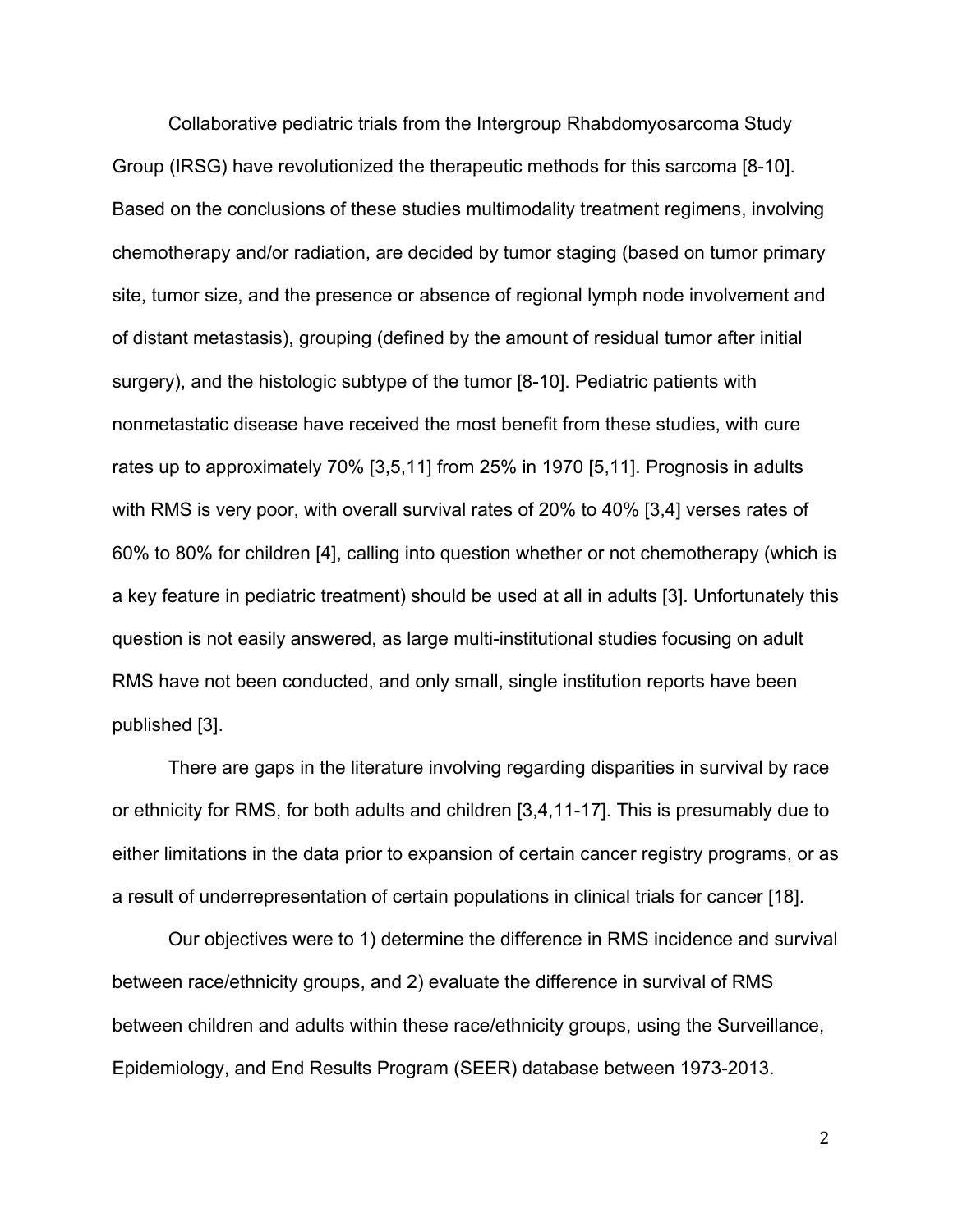#### **Methods**

#### **Data Source and Study Population**

The November 2015 release of SEER program data [19] were analyzed to evaluate incidence and survival rates of RMS in the United States between 1973 and 2013. The SEER Program collects information from population-based registries on demographics, histology, tumor site, tumor stage at diagnosis, first course of treatment, and vital status [19]. The SEER 18 Program is an expansion on two previous SEER programs. The first, SEER 9, covered the states of Connecticut, Iowa, New Mexico, Utah, and Hawaii; the metropolitan areas of Detroit, Atlanta, San Francisco-Oakland, and Seattle-Puget Sound, starting in 1973 [19]. The next program, SEER 13, added registries in 1992 in Los Angeles, San Jose-Monterey, Alaska Native Registry, and rural Georgia, allowing for analysis on Hispanic populations [19]. The latest program, SEER 18, added Kentucky, Greater California, New Jersey, Louisiana, and Greater Georgia, which increased program coverage to 30% of the US Population [19].

The study population for this analysis is all microscopically confirmed cases of RMS. International Classification of Disease for Oncology, Third Edition (ICD-O-3) morphology codes were analyzed to include the following RMS subtypes: 8900/3 (RMS, NOS), 8901/3 (pleomorphic); 8902/3 (mixed type); 8910/3 (embryonal); 8912/3 (spindle cell); and 8920/3 (aveolar). A total of 4,325 RMS patients were identified from the SEER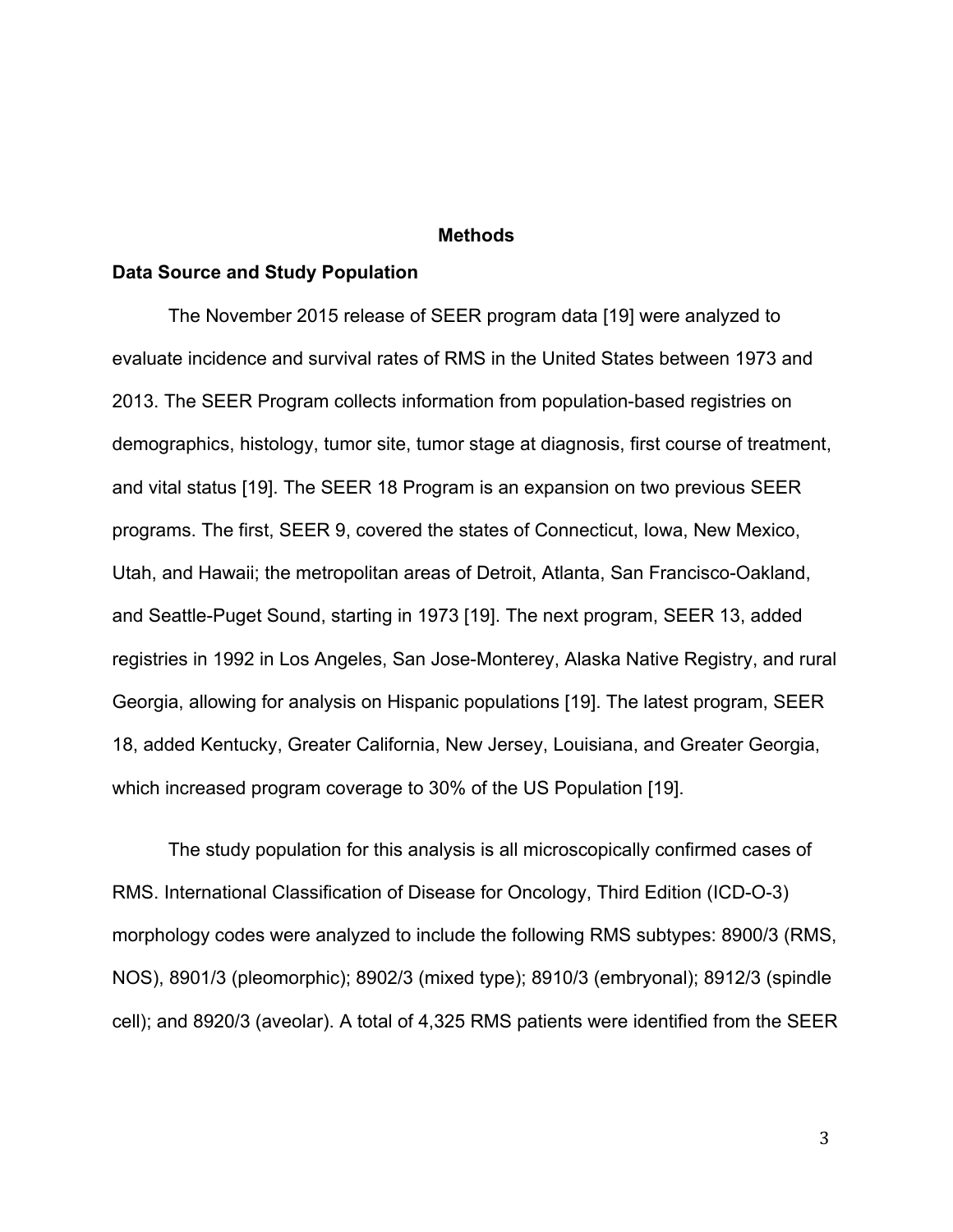data using the IDC-O-3 morphology codes. A total of 45 patients were excluded from the analysis either because they had no microscopic confirmation of diagnosis or diagnosis was confirmed by autopsy/death certificate only. After exclusion, 4,280 patients remained in the analysis. A total of 12 patients were further excluded due to unknown survival time, leaving 4,268 patients in these analyses. A total of 30 patients with localized/regional prostate SEER stage were recoded as regional stage. Patients were further classified by age and diagnostic era. Pediatric patients are defined as being 19 years or younger, and adults as 20 years or older. Diagnosis era was divided into two categories: diagnosis in the period 1973 to 1989, and diagnosis in the period 1990 to 2013. This was done for two reasons: first, because results from two pediatric clinical trials conducted by the IRSG [9,10] were made available, which revolutionized how RMS is treated; and second because the addition of SEER 13 registries in 1992 expanded coverage, allowing for analysis of Hispanics [19]. Although SEER does not directly collect information on Hispanic ethnicity, SEER does code Hispanic origin using the North American Association of Central Cancer Registries (NAACCR) Hispanic Identification Algorithm (NHIA), which uses surname and maiden name to determine Hispanic ethnicity [19]. Race was coded as White, Black, Hispanic, and Other for this analysis. After recoding for Hispanic ethnicity, 44 patients in the 1973 to 1989 diagnostic era were further recoded from Hispanic ethnicity to "Other" because data on Hispanic ethnicity in this era was not specifically collected until SEER 13 program expansion in 1992. Due to the rarity of RMS, and small cell counts, all other ethnicities (eg. American Indian/AK Native, Asian/Pacific Islander, unknown, etc) were recoded as "Other", in both treatment eras, for the purposes of this analysis.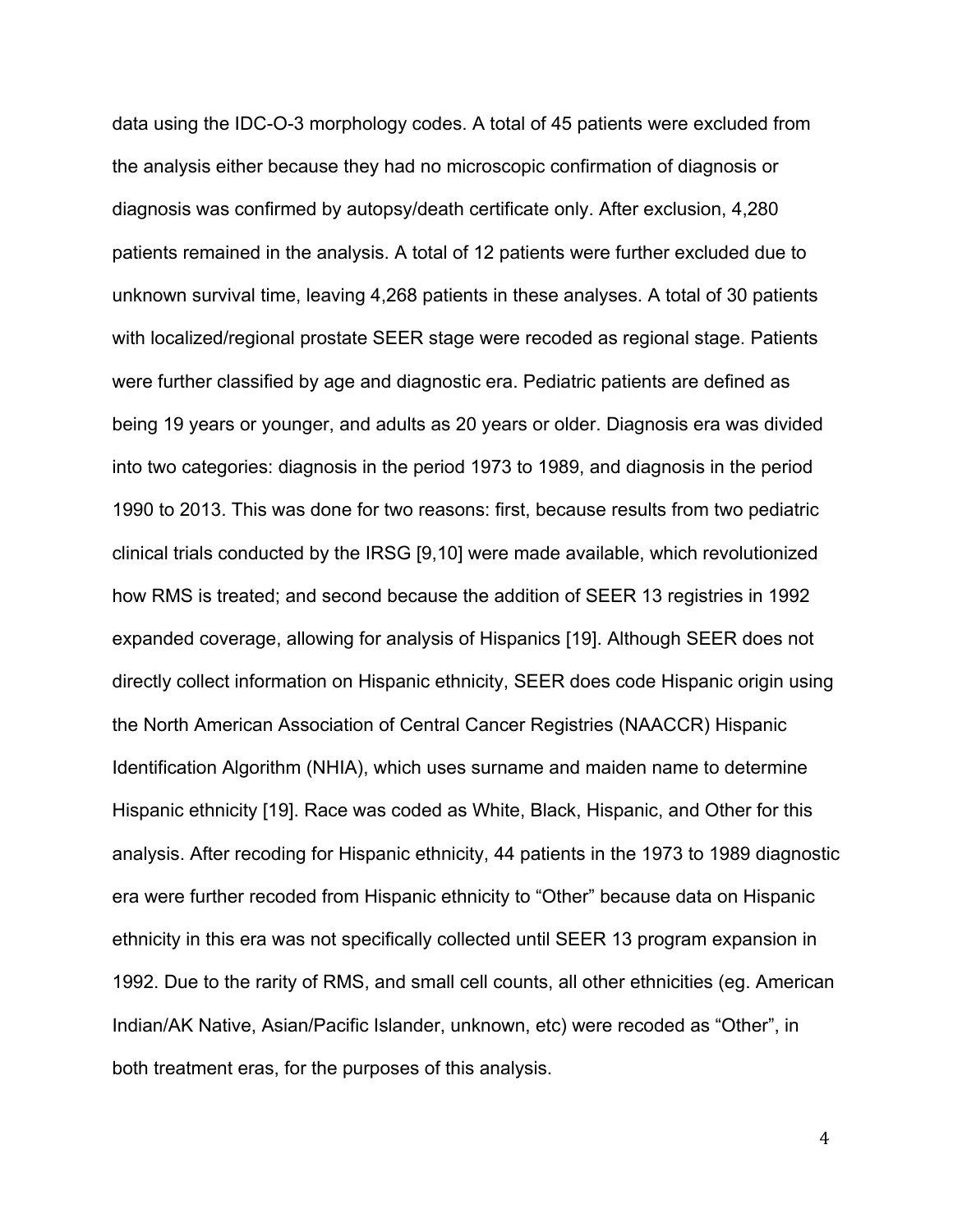International Classification of Disease for Oncology, Third Edition (ICD-O-3) topography codes was used to define tumor primary site and tumor prognostic site. Prognostic site was classified as favorable for tumors of the nonparameningeal head and neck, the genitourinary system (excluding the kidney, bladder, and prostate), and the biliary tract, and as unfavorable for all other sites. Tumor stage was classified using the SEER staging system. Localized stage refers to an invasive tumor that is completely confined to its organ of origin; regional stage refers to a tumor that has expanded beyond its organ of origin, into surrounding tissues, and/or has spread to the regional lymph nodes; distant stage refers to a tumor that has spread to distant organs and tissue in remote parts of the body, and/or to distant lymph nodes [19].

This study was determined to be exempt from human research regulations by the University of South Florida Institutional Review Board (IRB).

#### **Statistical Analysis**

Statistical Analyses were performed using SAS version 9.4 (SAS Institute, Cary, NC). Frequency distributions, total and stratified by race, were calculated for categorical variables, and means and standard deviations were calculated for continuous variables. Associations between categorical variables were tested using Chi-Squared tests, with an association deemed statistically significant if  $\chi^2$  p-value<0.05. The effects of demographic, pathologic, clinical, and treatment variables on survival were tested using the univariate log-rank method for categorical variables. Multivariate analyses to test significant prognostic factors (overall, by diagnostic era, by age, and by race) were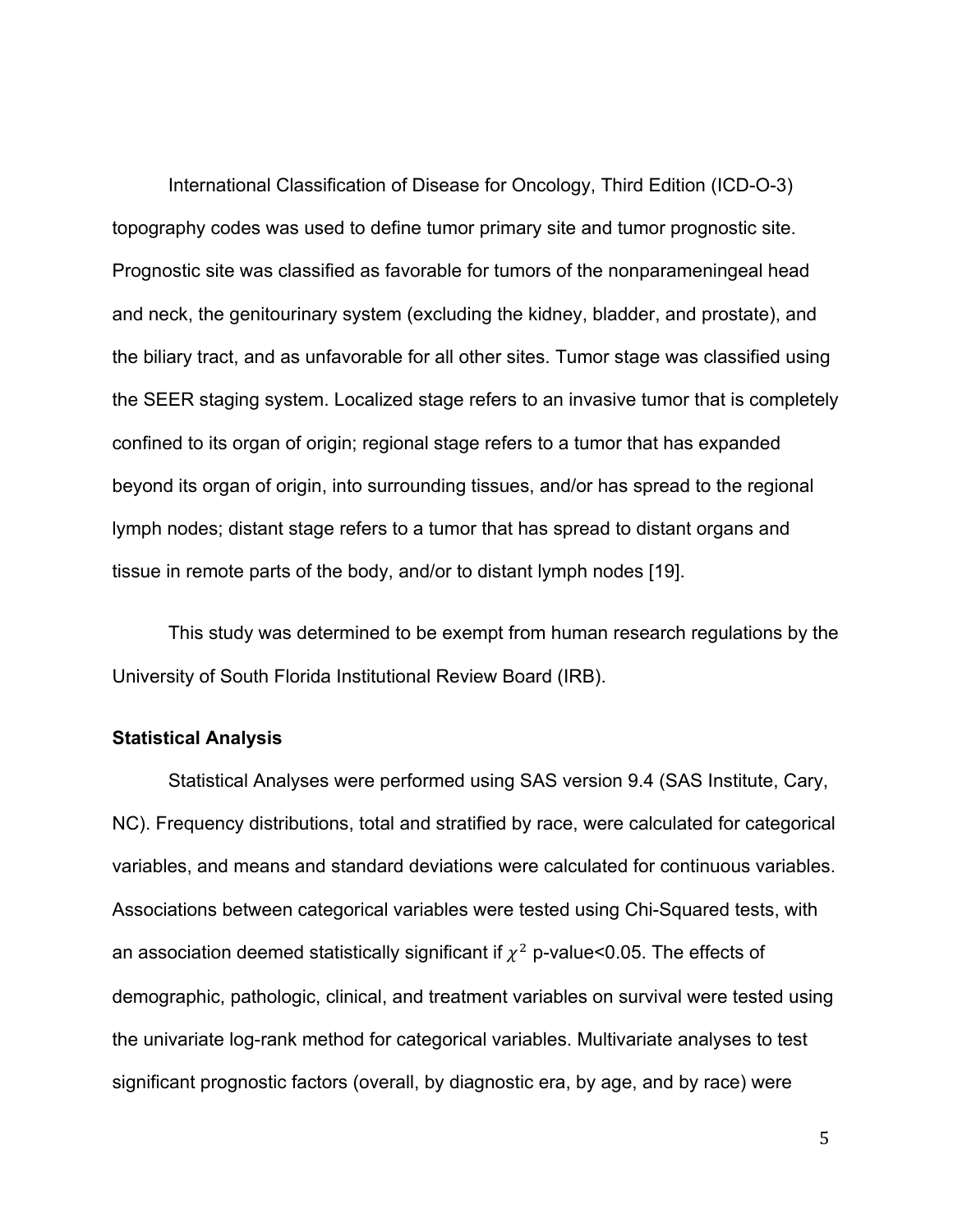conducted using the Cox proportional hazards regression. Cox modeling was further performed to analyze racial survival rates, while adjusting for age category, sex, diagnostic era, geographic region, histology, SEER stage of disease, primary tumor site prognosis, and treatment. Kaplan-Meier survival estimates were used to construct racial survival curves that were stratified by age category. Log-rank method was employed to compare the survival curves.

SEER\*Stat software (v. 8.3.2) was utilized to analyze incidence rates, trends, and annual percentage change (APC). The SEER 9 population data was analyzed from 1973 to 2013 for Whites, Blacks, and Overall (all races), while the SEER 13 population data was used to analyze the time period was 1992 to 2013 for Hispanics. All incidence data were age-adjusted using the 2000 US Standard population and calculated per 100,000 person-years of follow-up. To determine the APC, the weighted least squares method was used. P-values<0.05 were deemed statistically significant. Incidence rates and APC were not analyzed for the race category Others due to limitations with the SEER\*Stat program.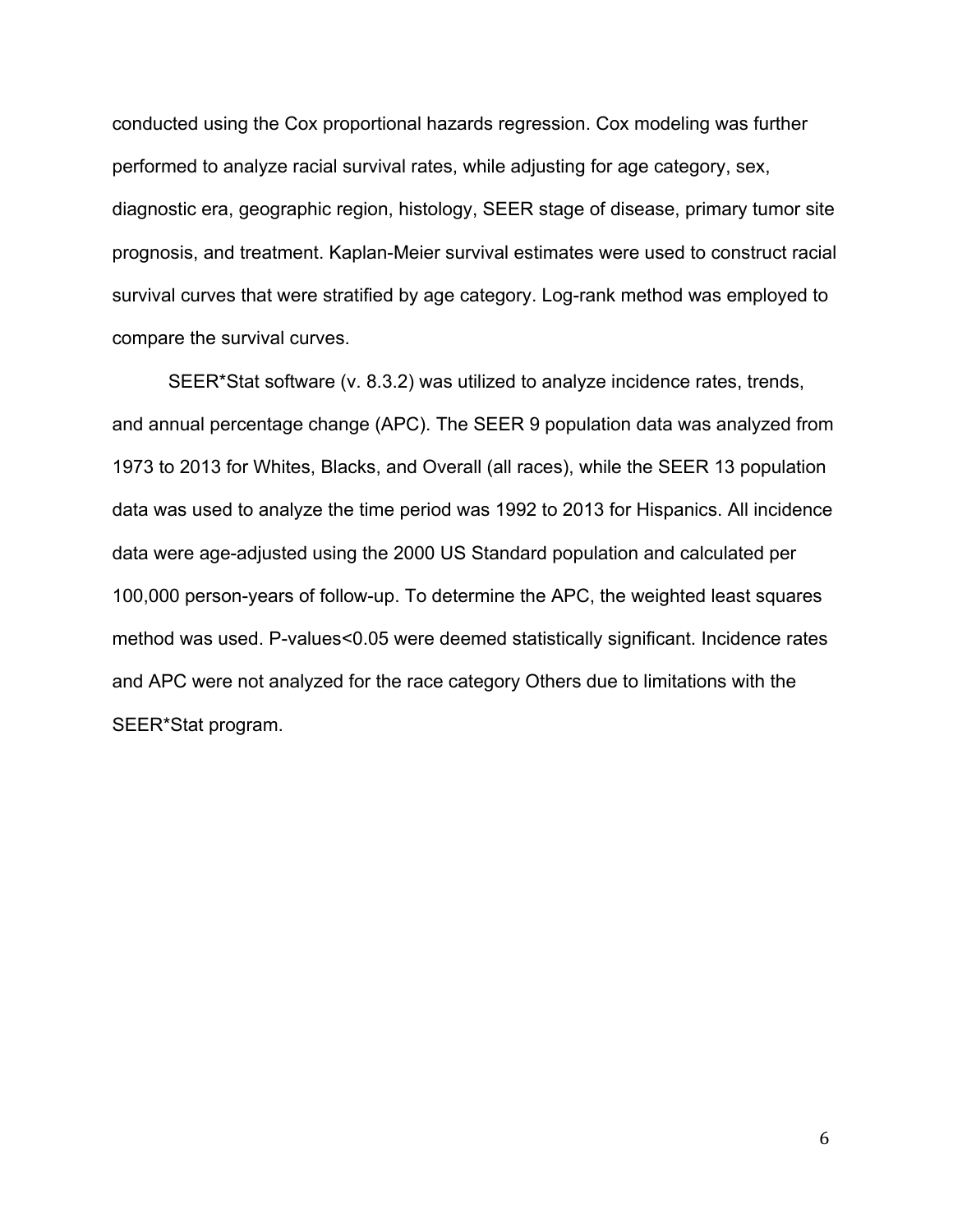#### **Results**

#### **Patient Characteristics**

Of the 4,268 RMS patients included in this study, 2,427 (56.9%) were classified as children ( $\leq$ 19 years) and 1,841 (43.1%) as adults. The median age of the entire sample was 16 years (± 26.5 years, range: birth to 98 years). While Whites, Blacks, and Others shared a similar median age to that of the overall, Hispanics had a lower median age of 12 years (± 21.0 years). Males comprise majority of the sample, at 2,410 patients (56.5%) verses females with 1,858 patients (43.5%). Significantly more patients were diagnosed in the latter diagnostic period of 1990-2013 (3,371, 79.0%). More than half of the RMS patients were diagnosed in the Western region (52.7%); however among Blacks more than a third (37.2%) were diagnosed in the Southern region (Table 1).

Overall, Embryonal was the most common RMS histologic type with 1,698 (39.8%) patients, followed by RMS NOS (1,044, 24.5%), Alveolar (974, 22.8%), Pleomorphic (395, 9.3%), Spindle Cell (85, 2.0%), and Mixed-type (72, 1.7%). Among all races: Blacks were more likely to develop Embryonal RMS; Hispanics more likely to develop Alveolar; and Whites more likely to develop RMS NOS. Regional metastasis was found to be the most common SEER stage in the sample, with 1,271 patients (29.8%), followed closely by localized (1,264, 29.6%), and distant disease (1,234, 28.9%). Although localized disease was the most frequent among Whites, compared to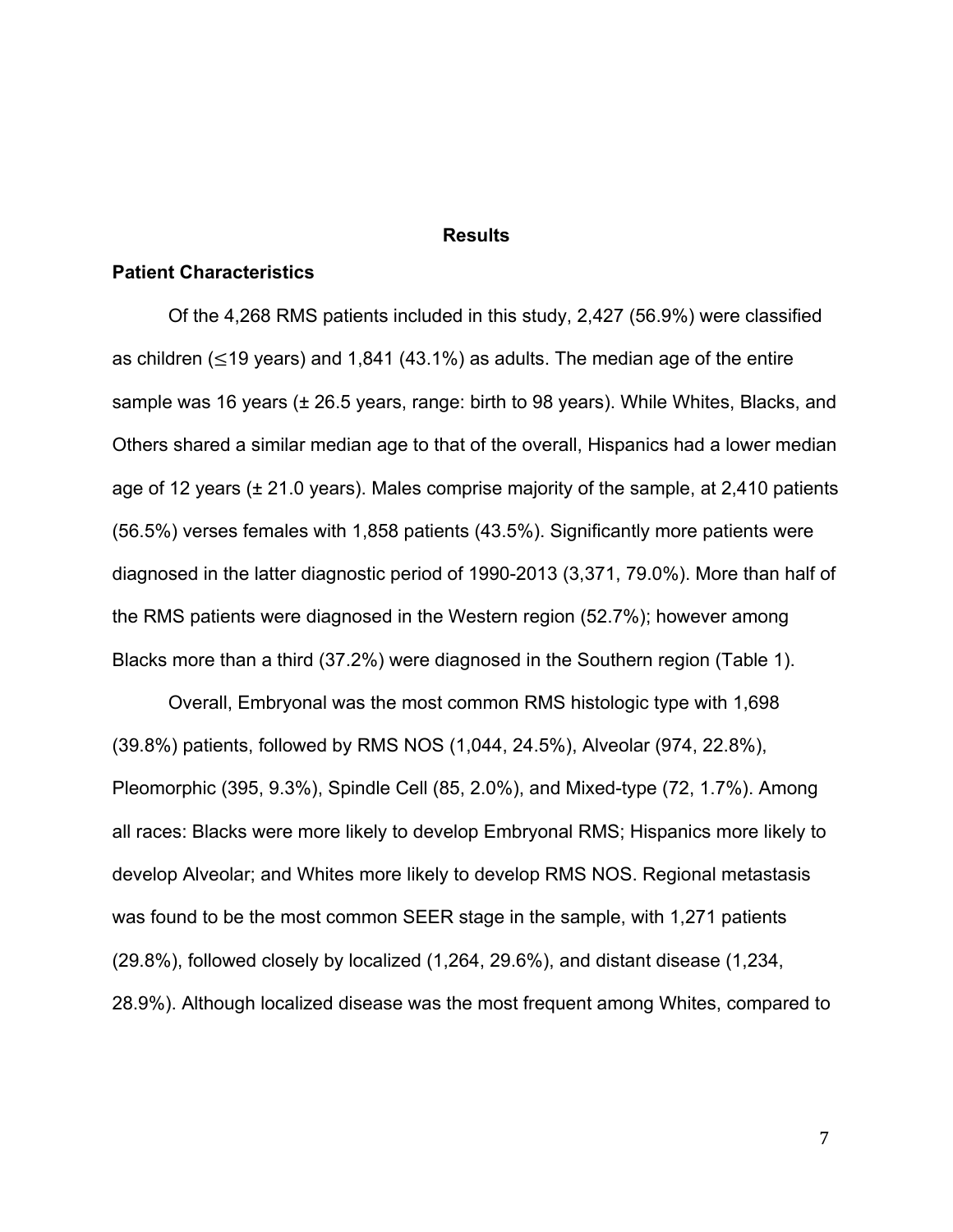all races Blacks were more likely to develop localized disease. Distant disease was found to be most common among each Blacks and Hispanics, with Hispanics being the most likely to develop either regional or distant disease when compared to all races (Table 1).

The most frequent tumor site for the entire sample was the head and neck, excluding the orbit, with 1,073 patients (25.1%). Although the trunk was the most common tumor site for Whites (767, 29.5%), Whites were more likely than any other race to develop extremity tumors. Among Blacks, the most frequent tumor site was also the trunk (173, 27.6%), and they were most likely race to develop genitourinary tumors. Head and neck tumors were the most common tumor site among Hispanics (196, 29.5%), and were more likely to develop in Hispanics compared to all other races. In this sample, majority of patients had an unfavorable primary tumor site (2,712, 63.5%).

For treatment, most patients received both radiation and surgery (1,300, 30.5%). Hispanics and Others were more likely than Whites to receive no treatment or radiation only. Whites were more likely than Blacks or Hispanics to receive surgery only, or both radiation and surgery (Table 1).

#### **Incidence and Annual Percentage Change**

Across the entire study period, Whites had similar incidence rates to the overall rate, Blacks had higher rates for majority of the study period, and Hispanics experienced inconsistent rates (Figure 1). The overall APC for 1973 to 2013 is a statistically significant decline of -0.78 (95% CI: -1.28 to -0.28). Whites also experienced a statistically significant decline from 1973 to 2013, with an APC of -1.05 (95% CI: -1.60 to -0.50). Blacks had an increased 1973 to 2013 APC of 0.39 (95% CI: -0.74 to 1.53),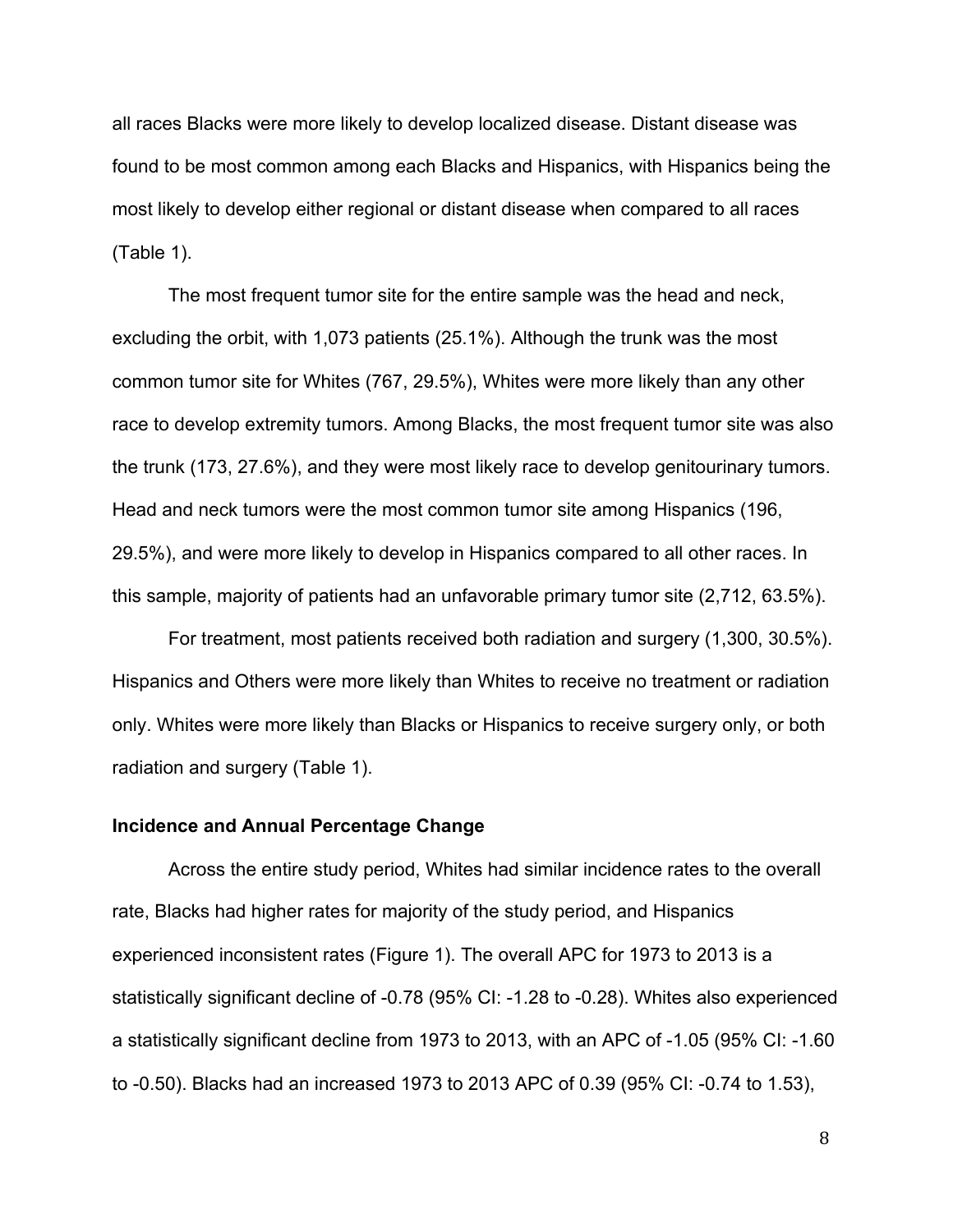though this increase was not statistically significant. Hispanics also experienced an increased APC of 1.29 (95% CI: -1.33 to 3.97), from 1992-2013, that was not statistically significant.

#### **Survival Analysis**

Survival for all races significantly dropped in the first 5 years, and then began to level off (Figure 2). The log-rank p-value is 0.23, meaning that the survival curves do not significantly differ and race is not a predictor of survival after adjustment for all other variables in the model. Overall 5-year survival rate was 56%, the 15-year rate was 52%, and the 30-year rate was 49%. For Whites the 5-, 15-, and 30-year survival rates were 57%, 53%, and 51%, respectively; for Blacks the rates were 53%, 49%, and 46%; for Hispanics the rates were 56%, 52%, and 49%; and for Others the rates were 54%, 49%, and 47%.

RMS survival by age, for each race is illustrated in Figure 3. The log-rank p-value for the survival curves is <.0001, meaning there is a significant difference in survival between children and adults. Child race categories Other and Hispanic had a statistically significant lower survival rate than Whites and Blacks (p-value: 0.03). The 5- , 15-, and 30-year survival rates were: for children overall 65%, 62%, and 59%, respectively; for White children 66%, 63%, and 61%, respectively; for Black children 62% represents all three survival rates; for Hispanic children 65%, 58%, and a 39% 22 year survival rate; for Other children 58%, 56%, and 56%, respectively. Adult race categories Black, Other, and Hispanic had lower survival rates than Whites, although this was not statistically significant (p-value: 0.21). The 5-, 15-, and 30-year survival rates are: for adults overall 39%, 36%, and 33%, respectively; for White adults 42%,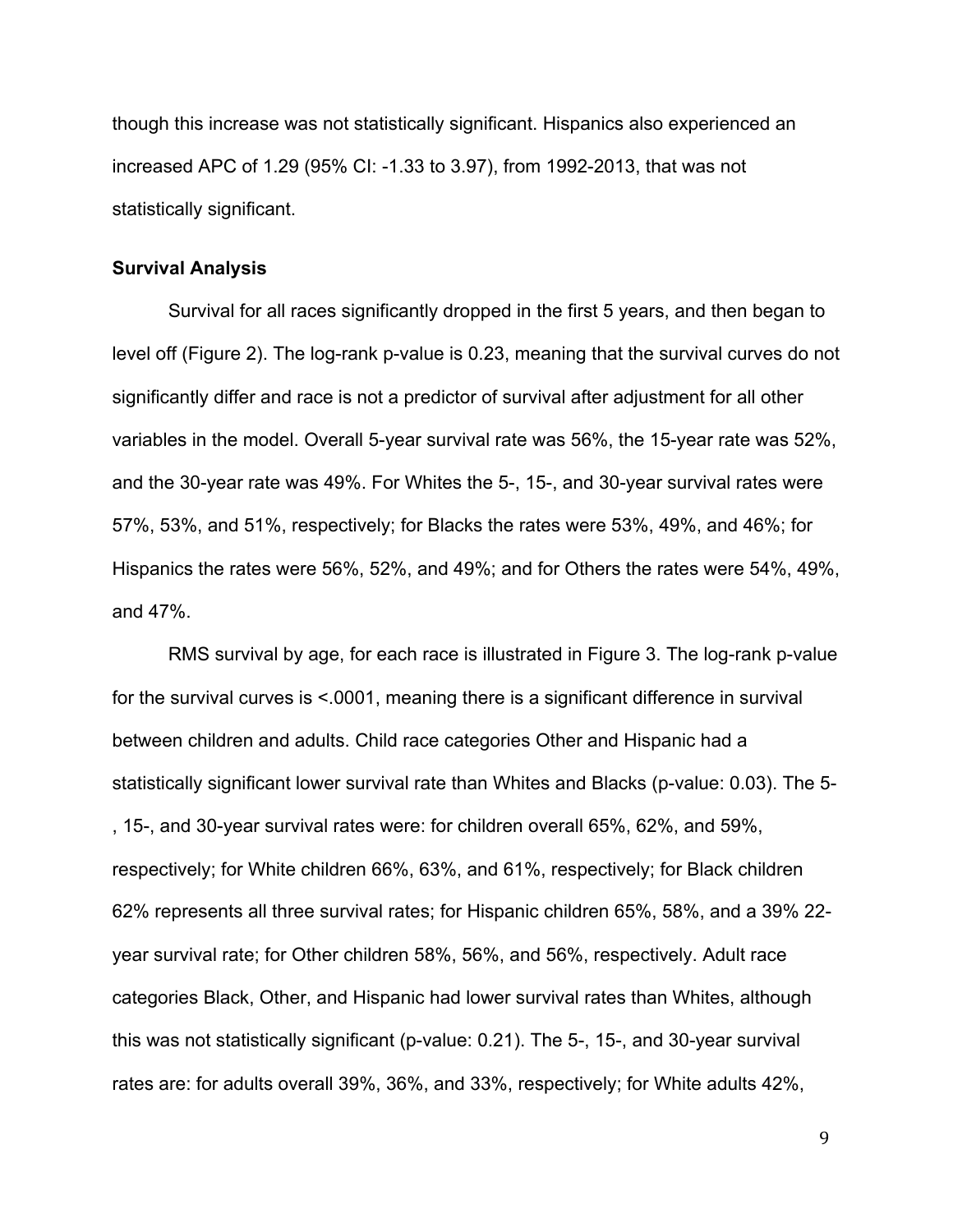40%, and 35%; for Black adults 35%, 31%, and 31%, respectively; for Hispanic adults 30%, 26%, and 26% 18-year survival rate; and for Other adults 35%, 30%, and 30%, respectively.

#### **Univariate and Multivariate Analysis**

Cox proportional hazard regression was performed for both the univariate and multivariate analyses. In the univariate analysis (data not shown), adjusted for only age at diagnosis and year of diagnosis, Black, Hispanic, and Other race served as significant predictors for mortality. After inclusion of all variables in the multivariate model, for the entire study period, race is no longer a predictor for mortality (Table 2). Black race does trend towards significance with a hazard ratio (HR) of 1.14, and a pvalue of 0.06. Age at diagnosis, histologic type, SEER stage, and prognostic site all serve as predictors for mortality when adjusted for all other variables in the model. Year of diagnosis and treatment method served as protective factors in the model. When stratified by year of diagnosis (Table 3), black race does become a significant predictor of mortality (HR: 1.18, 95% CI: 1.01-1.38) in the model for diagnosis from 1990 to 2013. Stratifying the model by age of diagnosis (Table 4), Other race becomes predictive in children (HR: 1.31, 95% CI: 1.03-1.66). When stratified by race (Table 5), Black adults have a higher HR of 2.86 (95% CI: 2.16-3.79) than adults of the other races. Blacks also have higher HR's in regional, distant, and unknown metastasis. Male sex is protective in Hispanics (HR: 0.71, 95% CI: 0.55-0.91) in the stratified model. The race category "Others" has higher HR's in all of the histologic subtypes, except for pleomorphic, where Whites have the highest HR.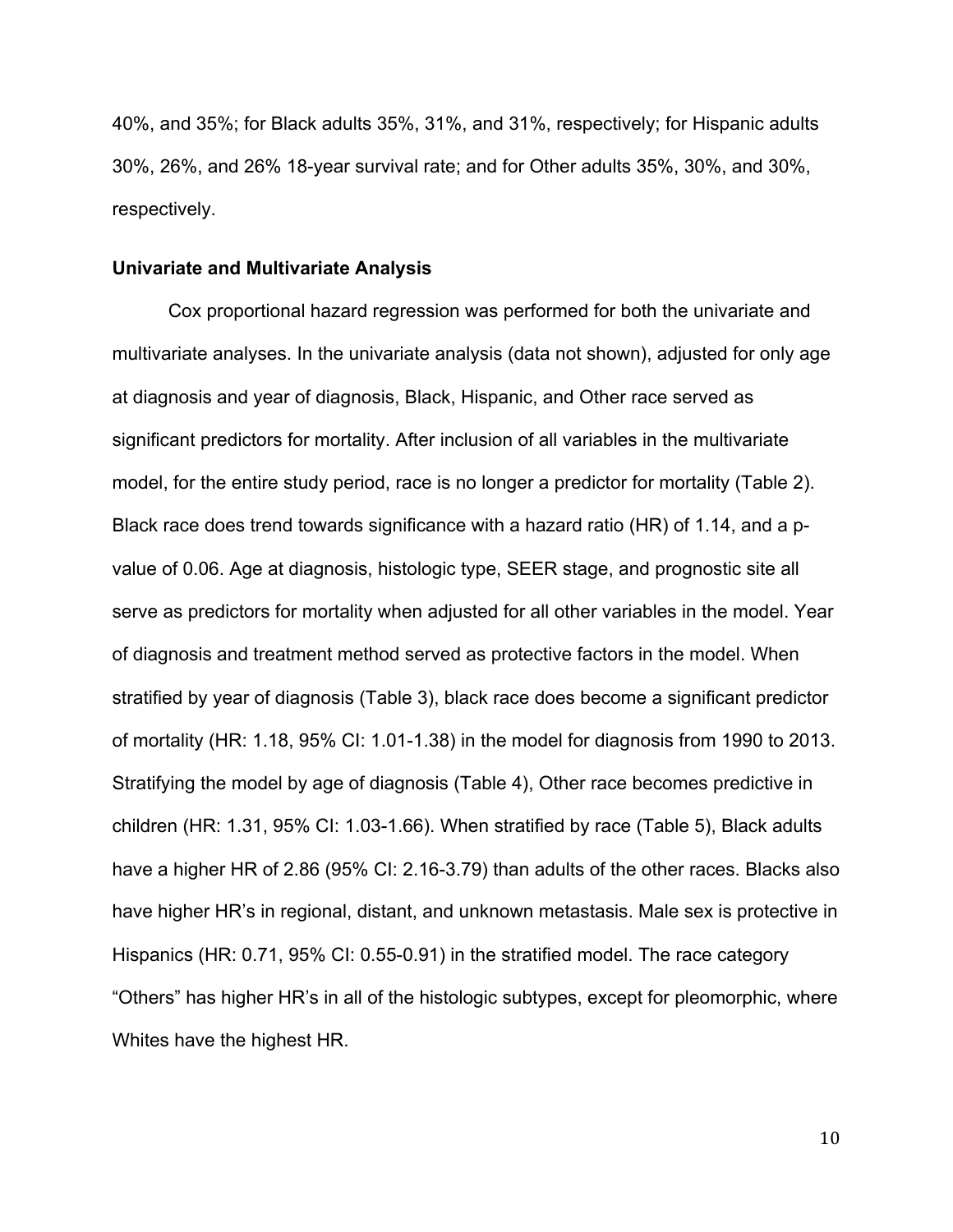#### **Discussion**

This study of 4,268 patients diagnosed with RMS, ages ranging from birth to 98 years, revealed that race may play an important role in RMS incidence and survival. We found that ethnic minorities were more likely than Whites to have mixed-type, spindle cell, or alveolar histologies, regional or distant metastasis, unfavorable prognostic tumor site, and no treatment. Ethnic minorities were also less likely than Whites to receive multimodal treatment of radiation and surgery. The disparity in treatment methods in our study could be due to underrepresentation of these populations in RMS clinical trials, and therefore hesitance from physicians to administer these therapies in ethnic minorities [8,9,10]. Current literature is inconclusive with some reporting statistically significant differences in these characteristics by race [7,11,17], and others reporting no differences by race [5].

Blacks were found to have higher RMS incidence rates over the study period than Whites. APC in Blacks trended towards an increase, but was not statistically significant. Overall RMS APC and APC in Whites did have a statistically significant trend downwards, meaning that RMS incidence overall and for Whites is declining. Previous studies have found that while males and Black children have higher incidence rates of RMS [7,12], there were no differences in survival by gender or race, for both children and adults [3,5,11,17]. Although adjusted overall survival was not predicted by race in our study, stratification by age group did uncover significant racial survival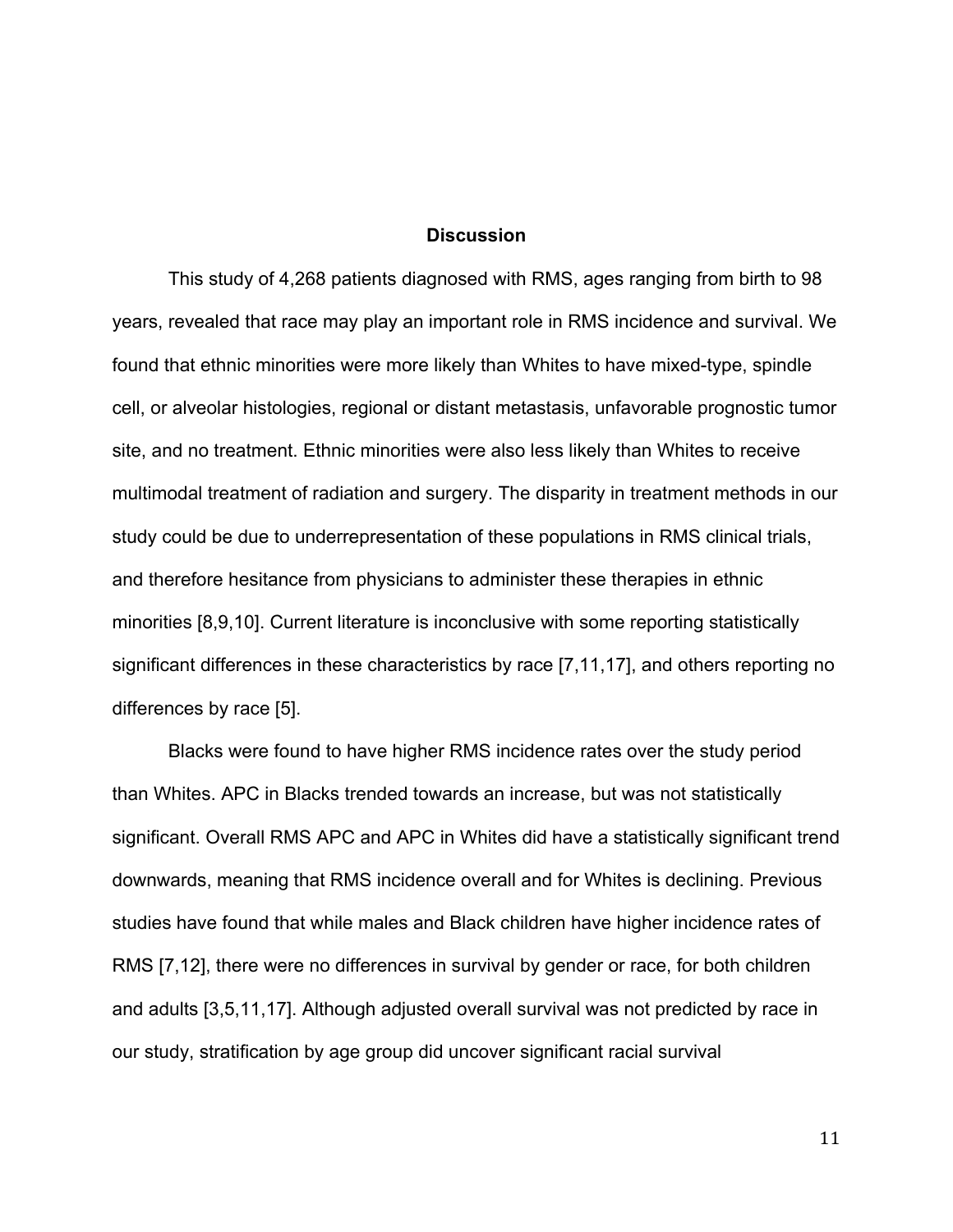disparities, particularly among children diagnosed with RMS. One study did report that Hispanic children seemed to have lower 5-year survival rates than white children for certain histologic subtypes [7], though these results were based on a relatively small number of children in each category, so caution must be taken in interpreting these results.

In our study Blacks were found to have a 14% increase in risk for mortality that trended towards significance (p-value: 0.06) in the full adjusted model. When the analysis was stratified by diagnostic era, the risk for mortality increased to 18% (pvalue: 0.04) in the 1990-2013 diagnostic period. This difference could be the result of an increase in sample size, due to the expansion of the SEER registries over the second diagnostic period [19].

Some possible explanations for our findings could be differences in racial/ethnic immunization schedule compliance, or differences in genetic predisposition. It has been found that children diagnosed with RMS are five-times more likely to have incomplete immunization schedules when compared to controls [2]; however, this study did not analyze race as a predictor for immunization schedule compliance. Non-white race has been found to be a significant predictor of non-compliance to immunization schedules in other studies [20]. This could also aid in explaining why a greater proportion of ethnic minority children were diagnosed with RMS than white children our study.

Studies have estimated that ~5% of RMS cases are associated with genetic predisposition to several different conditions, such as TP53 mutations (Li-Fraumeni syndrome), Costello syndrome, neurofibromatosis, and Beckwith-Wiedeman syndrome [1,6,7]. One study in endometrial cancer has found that the incidence in p53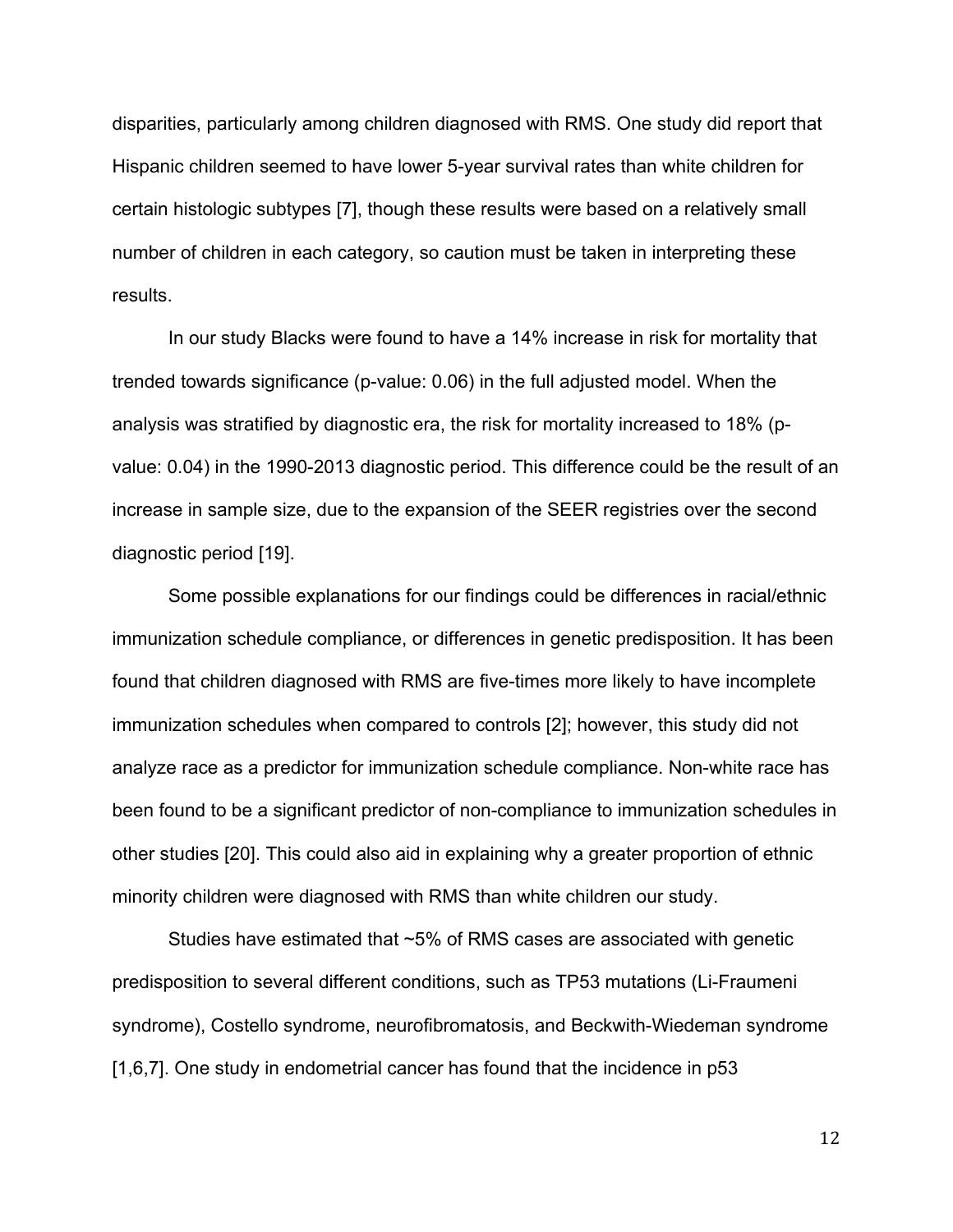overexpression, as a result of TP53 mutations, was higher in Black cases than White cases in both early and advanced disease, and that survival was worse in Blacks than Whites with similar disease stage and p53 expression [22]. These results may help to explain racial disparities in cancers associated with TP53 mutations. TP53 mutations have been analyzed in childhood cases of RMS [22], and results have shown that patients that carry the TP53 mutation are predisposed to developing RMS at a younger age. In this study, a greater percentage of ethnic minority cases were children, compared to White cases, with Hispanics containing the highest percentage of children (68%). The association between RMS, TP53 mutations, and race has not yet been described, but future studies on the topic may aid in explaining why ethnic minorities have several significant differences in clinical presentation of RMS than Whites [17].

A primary strength of using the SEER dataset is that it provides a large sample size of RMS cases, over a large period of time, which creates adequate statistical power for analysis of this rare malignancy. Data gathered from SEER also provide important information on clinical characteristics and treatment methods. Another strength of this study is the inclusion of Hispanics and other minority races.

This study is not without limitations. Survival estimates and incidence rates for Whites and Blacks from the SEER 9 database may contain Hispanic data for cases diagnosed prior to the SEER 13 expansion in 1992. Analyses on the effect of treatment are also limited by the fact that SEER does not collect information on chemotherapy, which is a mainstay of RMS management [3,4,8-10,19]; therefore we were unable to account for the treatment effect of chemotherapy in the current study. Information on diagnoses reported to SEER is rendered by a multitude of oncologists and pathologists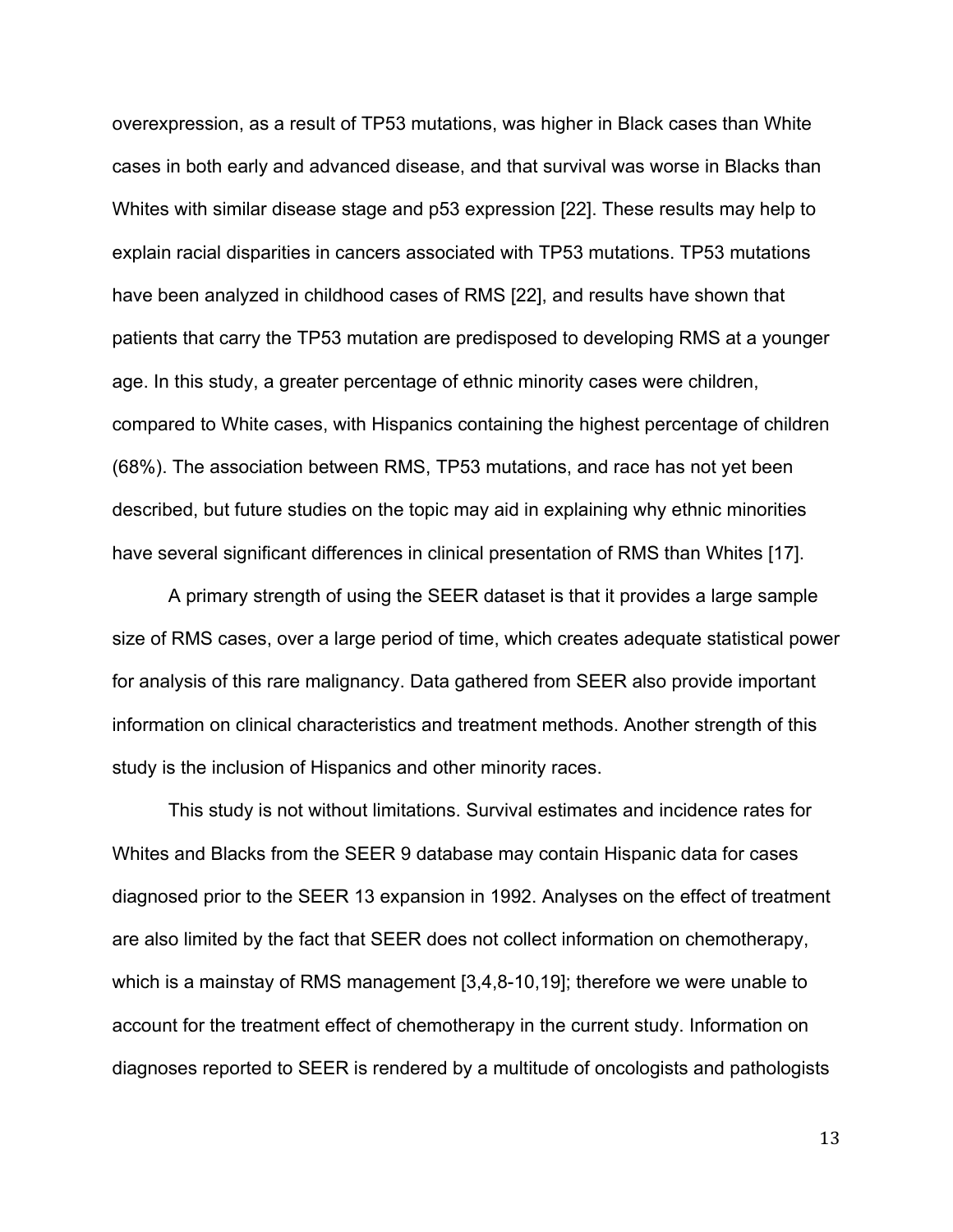with variable equipment and expertise, and there is no central pathological review of this information. However, in 1995 the International Classification of RMS (ICR) was established, improving the reproducibility of RMS classification, as well as outcome prediction [7]. Follow-up for cases in the SEER database is passive, and incomplete data is often a problem [5]; this analysis excluded 12 patients (0.3%) due to incomplete follow-up data, but it is unlikely this affected the results. Our analysis spans a 40-year time period, and within this time period great progress has been made in areas of diagnosis and treatment of RMS. It is possible that some RMS NOS and pleomorphic cases diagnosed prior to the establishment of the IRC were misdiagnosed, and are actually not RMS [3]. The spindle cell variant of RMS was not described until efforts in 1992 [23] and 1993 [24] made the distinction of this subtype from the more common embryonal RMS. Therefore, it is possible that diagnoses of embryonal RMS made prior to these two studies may actually be cases of spindle cell RMS [15]. Spindle cell RMS is exceedingly rare and most cases of this subtype occur in the favorable prognostic site of the paratesticular region [15,23,24], so any affect on the results of this study is likely to be small to negligible.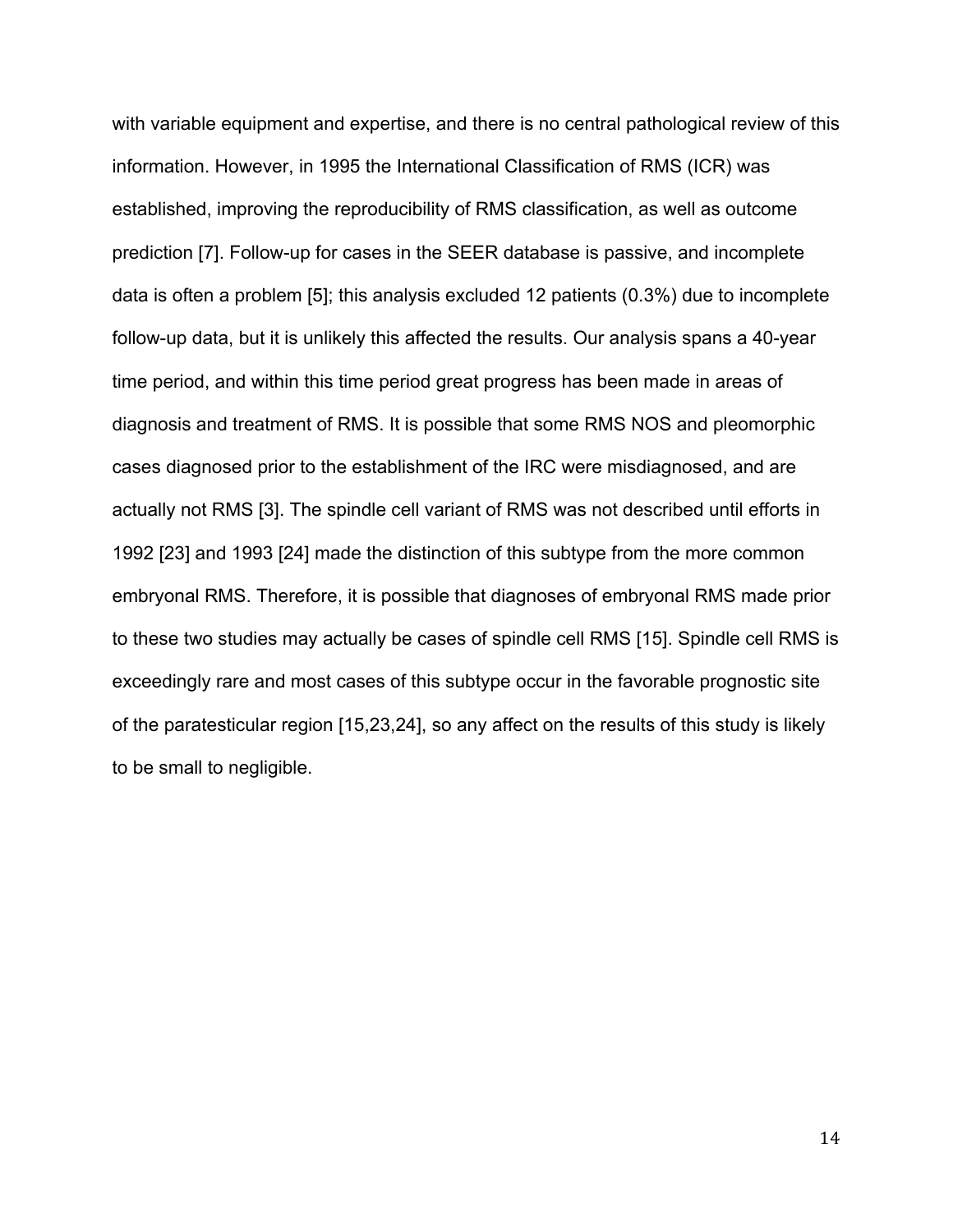### **Conclusion**

Racial disparities in RMS are not yet completely understood, but it is thought to be a result of both environmental and socioeconomic factors [11,14]. Our study highlights the racial disparities in RMS presentation, incidence, and survival in ethnic minorities. Ethnic minorities are at an increased risk for developing RMS, and children of ethnic minorities have lower survival rates than White children within this study. While RMS incidence is significantly declining overall, and in Whites, it is trending upwards for ethnic minorities. Differences in incidence rates and clinical characteristics in ethnic minority populations in this study may point towards a genetic component in RMS. Future studies should aim at describing immunization compliance in ethnic minority children with RMS, compared to White children with RMS, as well as describing the link between TP53 mutations and RMS by race.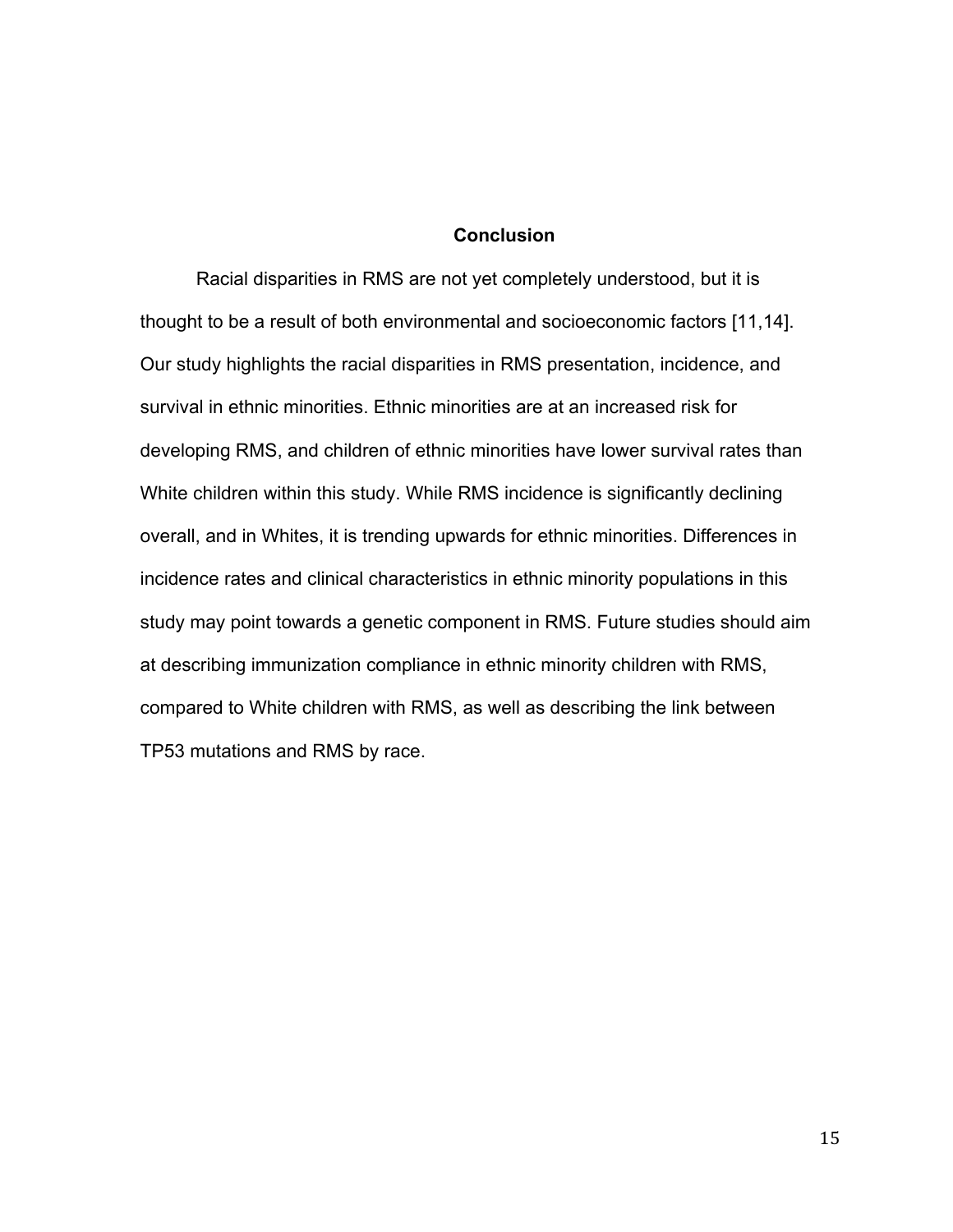|                            | Total         | <b>NHW</b>    | <b>NHB</b>    | Hispanic      | Other*        | P-value |
|----------------------------|---------------|---------------|---------------|---------------|---------------|---------|
|                            | $N=4,268$     | $N = 2,601$   | $N = 626$     | $N = 664$     | $N = 377$     |         |
|                            | N(% )         | N(% )         | N(% )         | N(% )         | N(% )         |         |
| Age at diagnosis           |               |               |               |               |               | < .0001 |
| Child (0-19 years)         | 2427 (56.9)   | 1395 (53.6)   | 357 (57.0)    | 452 (68.0)    | 223 (59.2)    |         |
| Adult (>19 years)          | 1841 (43.1)   | 1206 (46.4)   | 269 (43.0)    | 212 (32.0)    | 154 (40.8)    |         |
| Median ± SD                | $16 \pm 26.5$ | $17 \pm 28.2$ | $16 \pm 23.9$ | $12 \pm 21.0$ | $16 \pm 24.2$ |         |
| Sex                        |               |               |               |               |               | 0.29    |
| Female                     | 1858 (43.5)   | 1110 (42.7)   | 288 (46.0)    | 302 (45.5)    | 158 (41.9)    |         |
| Male                       | 2410 (56.5)   | 1491 (57.3)   | 338 (54.0)    | 362 (54.5)    | 219 (58.1)    |         |
| Diagnostic period+         |               |               |               |               |               | < 0001  |
| 1973-1989                  | 897 (21.0)    | 719 (27.6)    | 87 (13.9)     | 0(0.0)        | 91(24.1)      |         |
| 1990-2013                  | 3371 (79.0)   | 1882 (72.4)   | 539 (86.1)    | 664 (100)     | 286 (75.9)    |         |
| Geographic region          |               |               |               |               |               | < 0001  |
| Northeast                  | 659 (15.4)    | 479 (18.4)    | 79 (12.6)     | 65 (9.8)      | 36(9.5)       |         |
| Midwest                    | 675 (15.8)    | 548 (21.1)    | 104 (16.6)    | 10(1.5)       | 13(3.5)       |         |
| South                      | 686 (16.1)    | 394 (15.2)    | 233 (37.2)    | 40 (6.0)      | 18 (4.8)      |         |
| West                       | 2249 (52.7)   | 1180 (45.4)   | 210 (33.6)    | 549 (82.7)    | 310 (82.3)    |         |
| Histologic type            |               |               |               |               |               | < 0001  |
| Pleomorphic                | 395 (9.3)     | 271 (10.4)    | 48 (7.7)      | 41 (6.2)      | 35(9.3)       |         |
| Mixed-Type                 | 72 (1.7)      | 40 (1.5)      | 14(2.2)       | 15(2.3)       | 3(0.80)       |         |
| Embryonic                  | 1698 (39.8)   | 1036 (39.8)   | 259 (41.4)    | 261 (39.3)    | 142 (37.7)    |         |
| Spindle Cell               | 85(2.0)       | 41 (1.6)      | 16(2.6)       | 23(3.5)       | 5(1.3)        |         |
| Alveolar                   | 974 (22.8)    | 523 (20.1)    | 158 (25.2)    | 198 (29.8)    | 95 (25.2)     |         |
| RMS (NOS)                  | 1044 (24.5)   | 690 (26.5)    | 131 (20.9)    | 126 (19.0)    | 97(25.7)      |         |
| Tumor behavior             |               |               |               |               |               | < .0001 |
| Localized                  | 1264 (29.6)   | 788 (30.3)    | 195 (31.2)    | 166 (25.0)    | 115 (30.5)    |         |
| Regional metastasis        | 1271 (29.8)   | 750 (28.8)    | 183 (29.2)    | 217 (32.7)    | 121 (32.1)    |         |
| Distant metastasis         | 1234 (28.9)   | 695 (26.7)    | 201 (32.1)    | 230 (34.6)    | 108 (28.7)    |         |
| Un-staged                  | 499 (11.7)    | 368 (14.2)    | 47 (7.5)      | 51 (7.7)      | 33(8.8)       |         |
| Anatomical site            |               |               |               |               |               | 0.0001  |
| Head and neck‡             | 1073 (25.1)   | 641 (24.6)    | 141 (22.5)    | 196 (29.5)    | 95 (25.2)     |         |
| Trunk                      | 1247 (29.2)   | 767 (29.5)    | 173 (27.6)    | 187 (28.2)    | 120 (31.8)    |         |
| Genitourinary <sub>T</sub> | 662 (15.5)    | 368 (14.2)    | 145 (23.2)    | 101 (15.2)    | 48 (12.7)     |         |
| Orbital                    | 199 (4.7)     | 127(4.9)      | 26 (4.2)      | 24 (3.6)      | 22(5.8)       |         |
| Extremity                  | 789 (18.5)    | 501 (19.3)    | 110 (17.6)    | 110 (16.6)    | 68 (18.0)     |         |
| Kidney                     | 16(0.4)       | 13(0.5)       | 1(0.2)        | 1(0.2)        | 1(0.3)        |         |
| Prostate                   | 94 (2.2)      | 63 (2.4)      | 7(1.1)        | 15(2.3)       | 9(2.4)        |         |
| <b>Bladder</b>             | 112(2.6)      | 69 (2.7)      | 16(2.6)       | 18(2.7)       | 9(2.4)        |         |
| <b>Biliary tract</b>       | 28 (0.7)      | 15(0.6)       | 2(0.3)        | 9(1.4)        | 2(0.5)        |         |
| Other/Unknown              | 48 (1.1)      | 37 (1.4)      | 5(0.8)        | 3(0.5)        | 3(0.8)        |         |
| Prognostic site            |               |               |               |               |               | 0.05    |
| Favorable                  | 1508 (35.3)   | 891 (34.3)    | 250 (39.9)    | 236 (35.5)    | 131 (34.8)    |         |
| Unfavorable                | 2712 (63.5)   | 1673 (64.3)   | 371 (59.3)    | 425 (64.0)    | 243 (64.5)    |         |
| Unknown                    | 48 (1.1)      | 37(1.4)       | 5(0.8)        | 3(0.5)        | 3(0.80)       |         |
| Treatment                  |               |               |               |               |               | 0.01    |
| No treatment               | 637 (14.9)    | 370 (14.2)    | 92 (14.7)     | 113 (17.0)    | 62 (16.5)     |         |
| Radiation only             | 973 (22.8)    | 553 (21.3)    | 153 (24.4)    | 180 (27.1)    | 87 (23.1)     |         |
| Surgery only               | 1215 (28.5)   | 766 (29.5)    | 182 (29.1)    | 172 (25.9)    | 95 (25.2)     |         |
| Radiation & Surgery        | 1300 (30.5)   | 817 (31.4)    | 175 (28.0)    | 184 (27.7)    | 124 (32.9)    |         |
| Either or both             | 143 (3.4)     | 95(3.7)       | 24(3.8)       | 15(2.3)       | 9(2.4)        |         |
| treatments unknown         |               |               |               |               |               | 0.15    |
| Vital status               |               |               |               |               |               |         |
| Alive                      | 2519 (59.0)   | 1547 (59.5)   | 359 (57.4)    | 407 (61.3)    | 206 (54.5)    |         |
| Dead                       | 1749 (41.0)   | 1054 (40.5)   | 267 (42.6)    | 257 (38.7)    | 172 (45.5)    |         |

#### **Table 1. Characteristics of RMS Patients During Period of 1973-2013 Stratified by Race**

Abbreviations: SD, standard deviation; HR, hazard ratio; RMS, rhabdomyosarcoma; NOS, not otherwise specified; NHW, non-hispanic white; NHB, non-hispanic black; SEER, Surveillance, Epidemiology, and End Results

\*Includes American Indian/Alaskan Native, Asian/Pacific Islander, unspecified and unknown.

†The SEER program has expanded since its establishment to cover 9.5% (SEER 9), 13.8% (SEER 13) and 30% (SEER 18) of the total United States population; therefore, more patients were registered in 1990-2013 period. The latter time period also represents a longer time in years.

‡Head and neck, excluding orbital tumors

⊺Genitourinary, excluding kidney, prostate, and bladder tumors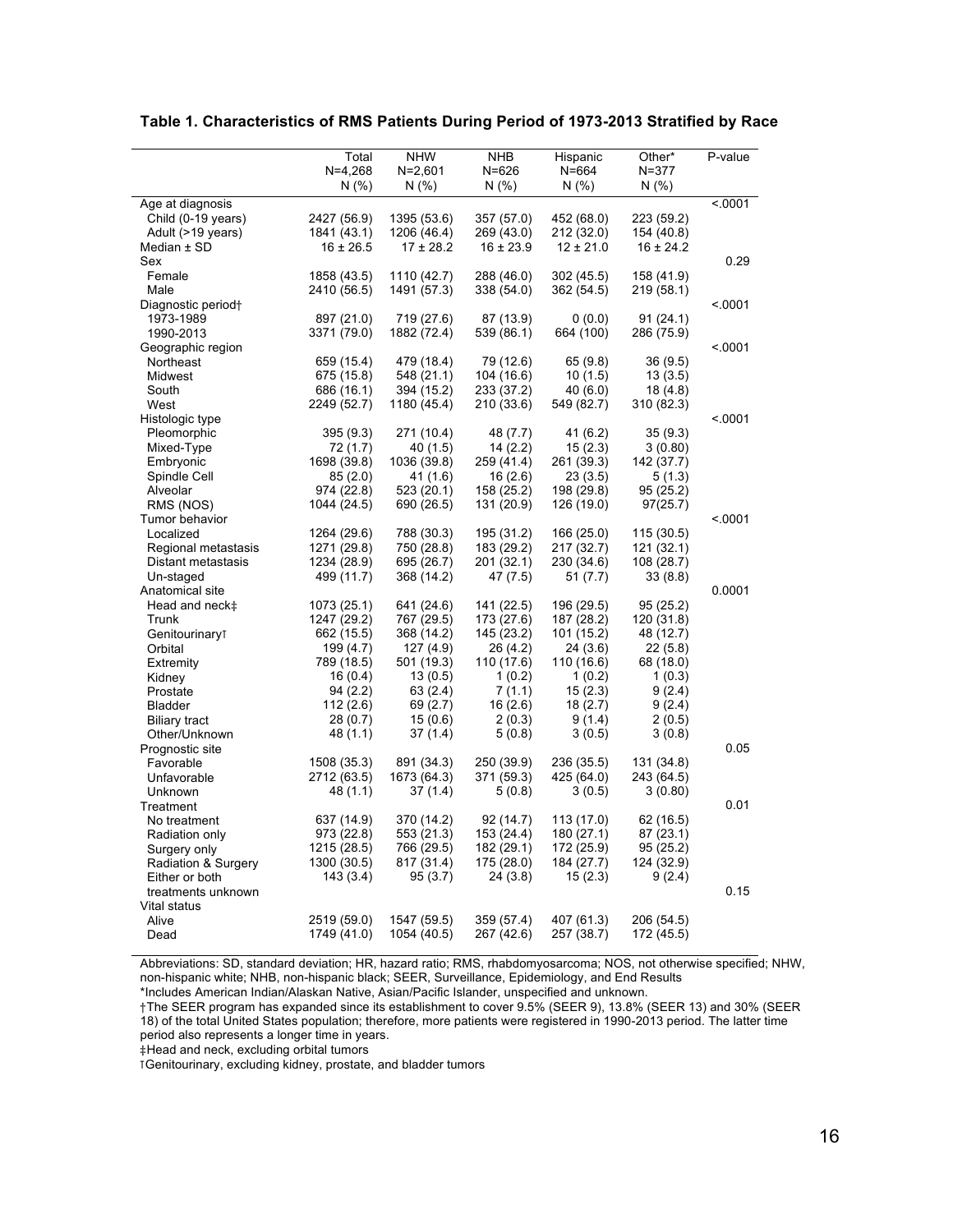|                     |      | Period of 1973-2013 |         |
|---------------------|------|---------------------|---------|
|                     |      | $N = 4,268$         |         |
|                     | n    | <b>HR (95% CI)</b>  | P       |
| Age at diagnosis    |      |                     |         |
| Children            | 2427 | Ref.                |         |
| Adults              | 1841 | 2.19 (1.97-2.44)    | < 0001  |
| Sex                 |      |                     |         |
| Female              | 1858 | Ref.                |         |
| Male                | 2410 | $0.97(0.88 - 1.07)$ | 0.57    |
| Race/ethnicity      |      |                     |         |
| <b>NHW</b>          | 2601 | Ref.                |         |
| <b>NHB</b>          | 626  | 1.14 (0.99-1.31)    | 0.06    |
| Hispanic            | 664  | 1.05 (0.91-1.22)    | 0.52    |
| Other               | 377  | 1.13 (0.96-1.34)    | 0.15    |
| Diagnostic period   |      |                     |         |
| 1973-1989           | 897  | Ref.                |         |
| 1990-2013           | 3371 | $0.63(0.56-0.71)$   | < 0001  |
| Geographic region   |      |                     |         |
| Northeast           | 659  | Ref.                |         |
| Midwest             | 675  | 1.35 (1.13-1.61)    | 0.0009  |
| South               | 685  | 1.14 (0.95-1.37)    | 0.10    |
| West                | 2249 | 1.22 (1.04-1.41)    | 0.01    |
| Histologic type     |      |                     |         |
| Embryonic           | 1698 | Ref.                |         |
| Pleomorphic         | 395  | 1.59 (1.32-1.92)    | < 0001  |
| Mixed-type          | 72   | 1.80 (1.26-2.57)    | 0.001   |
| Spindle cell        | 85   | $0.94(0.59-1.52)$   | 0.81    |
| Alveolar            | 974  | 1.37 (1.21-1.57)    | < 0001  |
| RMS (NOS)           | 1044 | $1.51(1.33 - 1.73)$ | < 0001  |
| Tumor behavior      |      |                     |         |
| Localized           | 1264 | Ref.                |         |
| Regional            | 1271 | 1.96 (1.68-2.28)    | < 0001  |
| Distant             | 1234 | 4.56 (3.92-5.30)    | < 0001  |
| Un-staged           | 499  | 2.31 (1.91-2.79)    | < 0001  |
| Prognostic site     |      |                     |         |
| Favorable site      | 1508 | Ref.                |         |
| Unfavorable site    | 2712 | 1.38 (1.23-1.55)    | < 0001  |
| Unknown             | 48   | 2.19 (1.48-3.23)    | < .0001 |
| Treatment           |      |                     |         |
| No treatment        | 637  | Ref.                |         |
| Radiation only      | 973  | $0.64(0.56-0.74)$   | <.0001  |
| Surgery only        | 1215 | $0.57(0.49-0.67)$   | < .0001 |
| Radiation & surgery | 1300 | $0.48(0.41-0.55)$   | < .0001 |
| Either or both      | 143  | 0.71 (0.55-0.92)    | 0.001   |
| treatments unknown  |      |                     |         |

Abbreviations: CI, confidence interval; HR, hazard ratio; N, Total number; n, cell number; P, P-value; RMS, rhabdomyosarcoma; NOS, not otherwise specified; NHW, non-hispanic white; NHB, non-hispanic black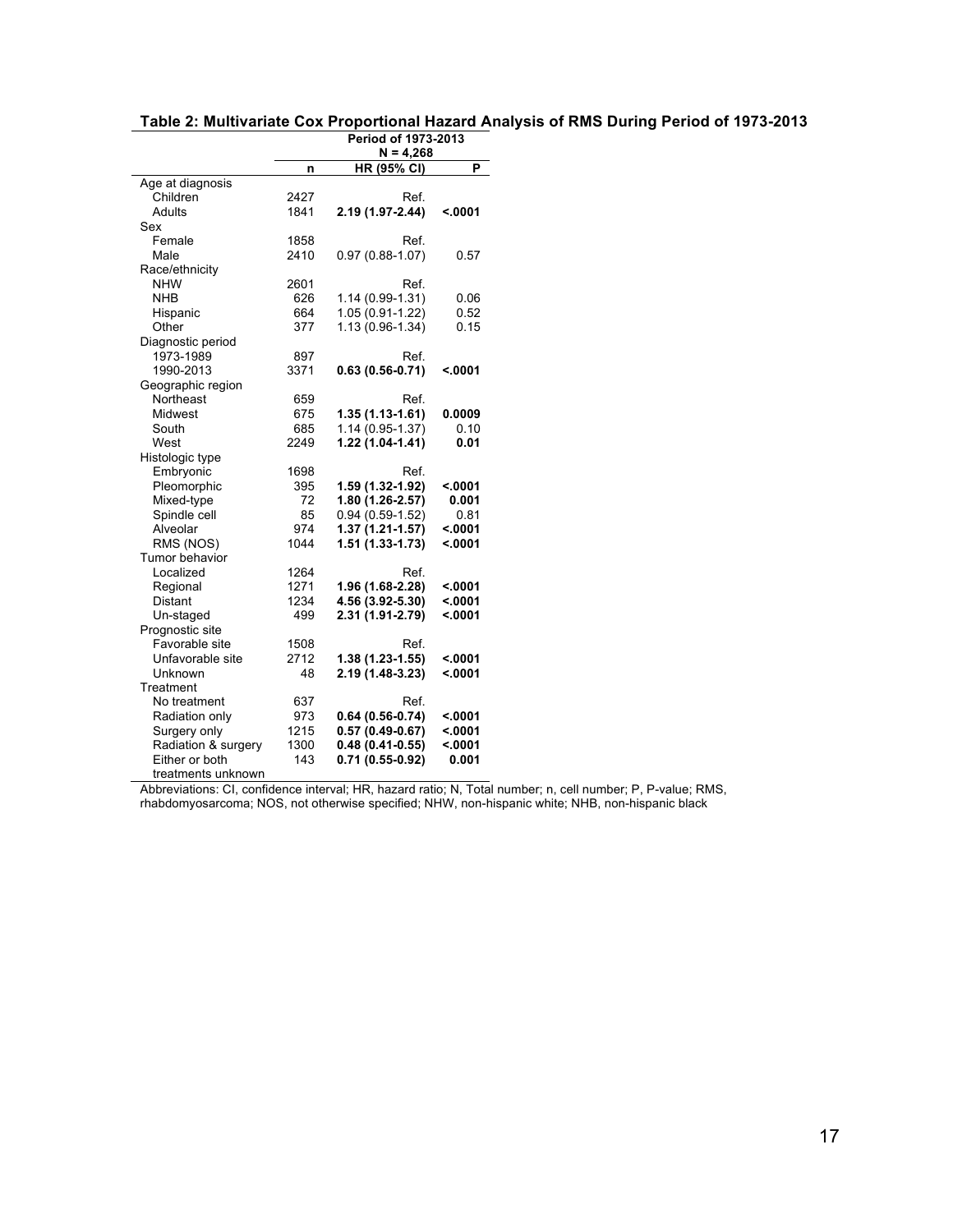|                              |                   | <b>Period of 1973-1989</b>      | Period of 1990-2013 |      |                                   |         |
|------------------------------|-------------------|---------------------------------|---------------------|------|-----------------------------------|---------|
|                              |                   | $N = 897$<br><b>HR (95% CI)</b> | P                   |      | $N = 3,371$<br><b>HR (95% CI)</b> | P       |
| Age at diagnosis             | n                 |                                 |                     | n    |                                   |         |
| Children                     | 480               | Ref.                            |                     | 1947 | Ref.                              |         |
| Adults                       | 417               | 2.56 (2.06-3.18)                | < .0001             | 1424 | 2.11 (1.85-2.39)                  | < .0001 |
|                              |                   |                                 |                     |      |                                   |         |
| Sex<br>Female                | 372               | Ref.                            |                     | 1486 | Ref.                              |         |
| Male                         | 525               |                                 | 0.26                | 1885 |                                   | 0.18    |
|                              |                   | 1.11 (0.92-1.34)                |                     |      | $0.93(0.83-1.04)$                 |         |
| Race/ethnicity<br><b>NHW</b> | 719               | Ref.                            |                     | 1882 | Ref.                              |         |
| <b>NHB</b>                   | 87                |                                 | 0.32                | 539  |                                   | 0.04    |
|                              |                   | 1.17 (0.86-1.61)                |                     |      | 1.18 (1.01-1.38)                  |         |
| Hispanic                     | $\mathbf 0$<br>91 | NA                              | ----                | 664  | 1.07 (0.91-1.24)                  | 0.42    |
| Other                        |                   | $1.09(0.80-1.50)$               | 0.58                | 286  | $1.15(0.95 - 1.41)$               | 0.16    |
| Diagnostic period            |                   |                                 |                     |      |                                   |         |
| 1973-1989                    |                   | ----                            | ----                |      |                                   |         |
| 1990-2013                    |                   |                                 | ----                |      |                                   |         |
| Geographic region            |                   |                                 |                     |      |                                   |         |
| Northeast                    | 153               | Ref.                            |                     | 506  | Ref.                              |         |
| Midwest                      | 318               | 1.36 (0.98-1.90)                | 0.07                | 357  | 1.26 (1.00-1.59)                  | 0.05    |
| South                        | 53                | $0.94(0.56-1.56)$               | 0.80                | 632  | $1.17(0.96-1.44)$                 | 0.13    |
| West                         | 373               | 1.24 (0.89-1.73)                | 0.10                | 1876 | 1.20 (1.00-1.43)                  | 0.05    |
| Histologic type              |                   |                                 |                     |      |                                   |         |
| Embryonic                    | 391               | Ref.                            |                     | 1307 | Ref.                              |         |
| Pleomorphic                  | 60                | $0.96(0.63-1.46)$               | 0.83                | 335  | 1.97 (1.58-2.45)                  | <.0001  |
| Mixed-type                   | 10                | 1.79 (0.79-4.10)                | 0.17                | 62   | 1.83 (1.23-2.72)                  | 0.003   |
| Spindle cell                 | $\mathbf 0$       | N/A                             |                     | 85   | $1.00(0.62 - 1.61)$               | 1       |
| Alveolar                     | 115               | $1.00(0.75-1.34)$               | 0.99                | 859  | 1.56 (1.34-1.82)                  | < .0001 |
| RMS (NOS)                    | 321               | 1.30 (1.03-1.64)                | 0.03                | 723  | 1.63 (1.38-1.93)                  | < .0001 |
| Tumor behavior               |                   |                                 |                     |      |                                   |         |
| Localized                    | 327               | Ref.                            |                     | 937  | Ref.                              |         |
| Regional                     | 194               | 1.75 (1.32-2.33)                | 0.0001              | 1077 | 1.98 (1.65-2.39)                  | < .0001 |
| <b>Distant</b>               | 213               | 4.33 (3.31-5.68)                | < .0001             | 1021 | 4.65 (3.86-5.59)                  | < .0001 |
| Un-staged                    | 163               | 2.13 (1.57-2.90)                | < .0001             | 336  | 2.30 (1.80-2.95)                  | < .0001 |
| Prognostic site              |                   |                                 |                     |      |                                   |         |
| Favorable site               | 283               | Ref.                            |                     | 1225 | Ref.                              |         |
| Unfavorable site             | 593               | 1.61 (1.28-2.03)                | < .0001             | 2119 | 1.29 (1.13-1.48)                  | 0.0003  |
| Unknown                      | 21                | 2.46 (1.33-4.53)                | 0.004               | 27   | 2.54 (1.51-4.30)                  | 0.0005  |
| Treatment                    |                   |                                 |                     |      |                                   |         |
| No treatment                 | 116               | Ref.                            |                     | 521  | Ref.                              |         |
| Radiation only               | 160               | $0.94(0.69-1.23)$               | 0.70                | 813  | $0.57(0.49-0.67)$                 | < .0001 |
| Surgery only                 | 289               | $0.56(0.41-0.78)$               | 0.0004              | 926  | $0.59(0.50-0.71)$                 | < .0001 |
| Radiation & surgery          | 270               | $0.59(0.43-0.80)$               | 0.0007              | 1030 | $0.44(0.37-0.52)$                 | < .0001 |
| Either or both               | 62                | $1.05(0.66-1.66)$               | 0.84                | 81   | $0.56(0.39-0.80)$                 | 0.001   |
| treatments unknown           |                   |                                 |                     |      |                                   |         |

**Table 3: Multivariate Cox Proportional Hazard Analysis of RMS Stratified Analysis by Diagnostic Period**

Abbreviations: CI, confidence interval; HR, hazard ratio; N, Total number; n, cell number; P, P-value; RMS, rhabdomyosarcoma; NOS, not otherwise specified; NHW, non-hispanic white; NHB, non-hispanic black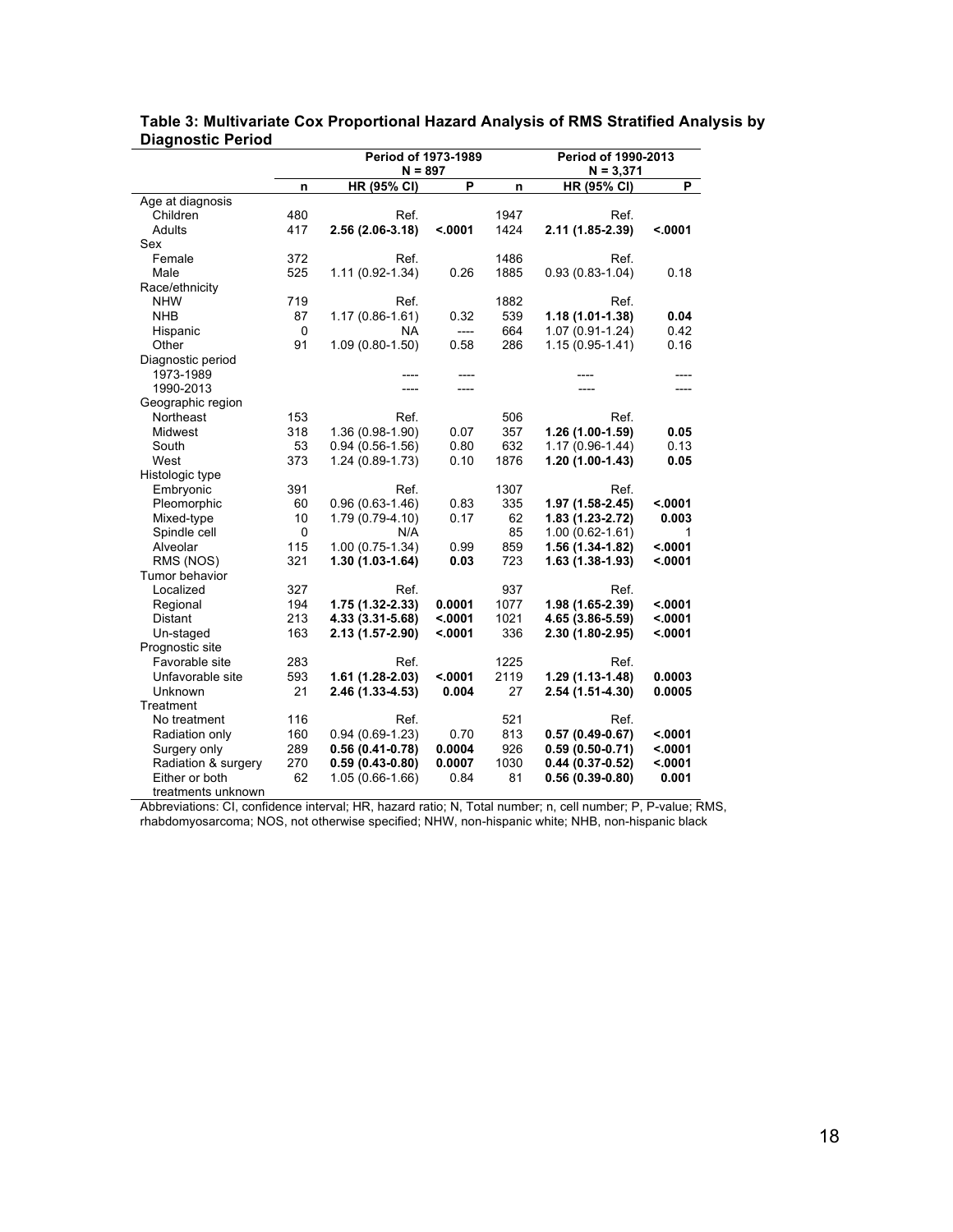|                     |      | <b>Child</b>        | <b>Adult</b> |      |                     |         |
|---------------------|------|---------------------|--------------|------|---------------------|---------|
|                     |      | $N = 2,427$         |              |      | $N = 1,841$         |         |
|                     | n    | HR (95% CI)         | P            | n    | HR (95% CI)         | P       |
| Sex                 |      |                     |              |      |                     |         |
| Female              | 998  | Ref.                |              | 860  | Ref.                |         |
| Male                | 1429 | 1.06 (0.92-1.22)    | 0.42         | 981  | $0.93(0.81-1.06)$   | 0.27    |
| Race/ethnicity      |      |                     |              |      |                     |         |
| <b>NHW</b>          | 1395 | Ref.                |              | 1206 | Ref.                |         |
| <b>NHB</b>          | 357  | 1.05 (0.86-1.29)    | 0.63         | 269  | 1.20 (0.99-1.45)    | 0.07    |
| Hispanic            | 452  | 1.05 (0.86-1.29)    | 0.65         | 212  | 1.07 (0.86-1.33)    | 0.55    |
| Other               | 223  | 1.31 (1.03-1.66)    | 0.03         | 154  | $0.98(0.77-1.24)$   | 0.85    |
| Diagnostic period   |      |                     |              |      |                     |         |
| 1973-1989           | 480  | Ref.                |              | 417  | Ref.                |         |
| 1990-2013           | 1947 | $0.62(0.52-0.74)$   | < .0001      | 1424 | $0.63(0.54-0.75)$   | < .0001 |
| Geographic region   |      |                     |              |      |                     |         |
| Northeast           | 347  | Ref.                |              | 312  | Ref.                |         |
| Midwest             | 382  | 1.29 (0.98-1.69)    | 0.07         | 293  | 1.40 (1.10-1.77)    | 0.006   |
| South               | 396  | $1.22(0.92 - 1.61)$ | 0.17         | 289  | $1.10(0.86 - 1.41)$ | 0.46    |
| West                | 1302 | 1.27 (1.00-1.60)    | 0.05         | 947  | 1.17 (0.96-1.43)    | 0.11    |
| Histologic type     |      |                     |              |      |                     |         |
| Embryonic           | 1348 | Ref.                |              | 350  | Ref.                |         |
| Pleomorphic         | 18   | 2.14 (1.10-4.19)    | 0.03         | 377  | $1.34(1.07-1.67)$   | 0.01    |
| Mixed-type          | 36   | 1.73 (1.03-2.92)    | 0.04         | 36   | $1.63(1.00-2.67)$   | 0.05    |
| Spindle cell        | 45   | $0.98(0.48-1.99)$   | 0.95         | 40   | $0.83(0.44-1.58)$   | 0.57    |
| Alveolar            | 682  | 1.67 (1.42-1.99)    | < .0001      | 293  | $0.99(0.79-1.23)$   | 0.91    |
| RMS (NOS)           | 299  | 1.58 (1.28-1.95)    | < .0001      | 745  | $1.27(1.05-1.53)$   | 0.01    |
| Tumor behavior      |      |                     |              |      |                     |         |
| Localized           | 728  | Ref.                |              | 536  | Ref.                |         |
| Regional metastasis | 773  | 2.06 (1.63-2.62)    | < .0001      | 498  | 1.86 (1.51-2.28)    | < .0001 |
| Distant metastasis  | 667  | 5.07 (4.02-6.38)    | < .0001      | 567  | 3.95 (3.22-4.84)    | < .0001 |
| Un-staged           | 259  | 2.66 (1.99-3.57)    | < .0001      | 240  | 2.00 (1.55-2.58)    | < .0001 |
| Prognostic site     |      |                     |              |      |                     |         |
| Favorable site      | 985  | Ref.                |              | 523  | Ref.                |         |
| Unfavorable site    | 1428 | $1.53(1.30-1.81)$   | < .0001      | 1284 | 1.26 (1.07-1.49)    | 0.006   |
| Unknown             | 14   | $3.00(1.46-6.16)$   | 0.003        | 34   | 1.96 (1.22-3.16)    | 0.006   |
| Treatment           |      |                     |              |      |                     |         |
| No treatment        | 262  | Ref.                |              | 375  | Ref.                |         |
| Radiation only      | 708  | $0.69(0.56-0.84)$   | 0.0003       | 265  | $0.63(0.51-0.77)$   | < .0001 |
| Surgery only        | 564  | $0.62(0.48-0.79)$   | 0.0001       | 651  | $0.52(0.43-0.64)$   | < .0001 |
| Radiation & surgery | 820  | $0.53(0.43-0.66)$   | < .0001      | 480  | $0.44(0.36-0.54)$   | < .0001 |
| Either or both      | 73   | $0.95(0.65-1.38)$   | 0.78         | 70   | $0.60(0.43-0.85)$   | 0.004   |
| treatments unknown  |      |                     |              |      |                     |         |

#### **Table 4. Multivariate Cox Proportional Hazards Analysis of RMS During Period of 1973- 2013, Stratified by Age**

Abbreviations: CI, confidence interval; HR, hazard ratio; N, Total number; n, cell number; P, P-value; RMS, rhabdomyosarcoma; NOS, not otherwise specified; NHW, non-hispanic white; NHB, non-hispanic black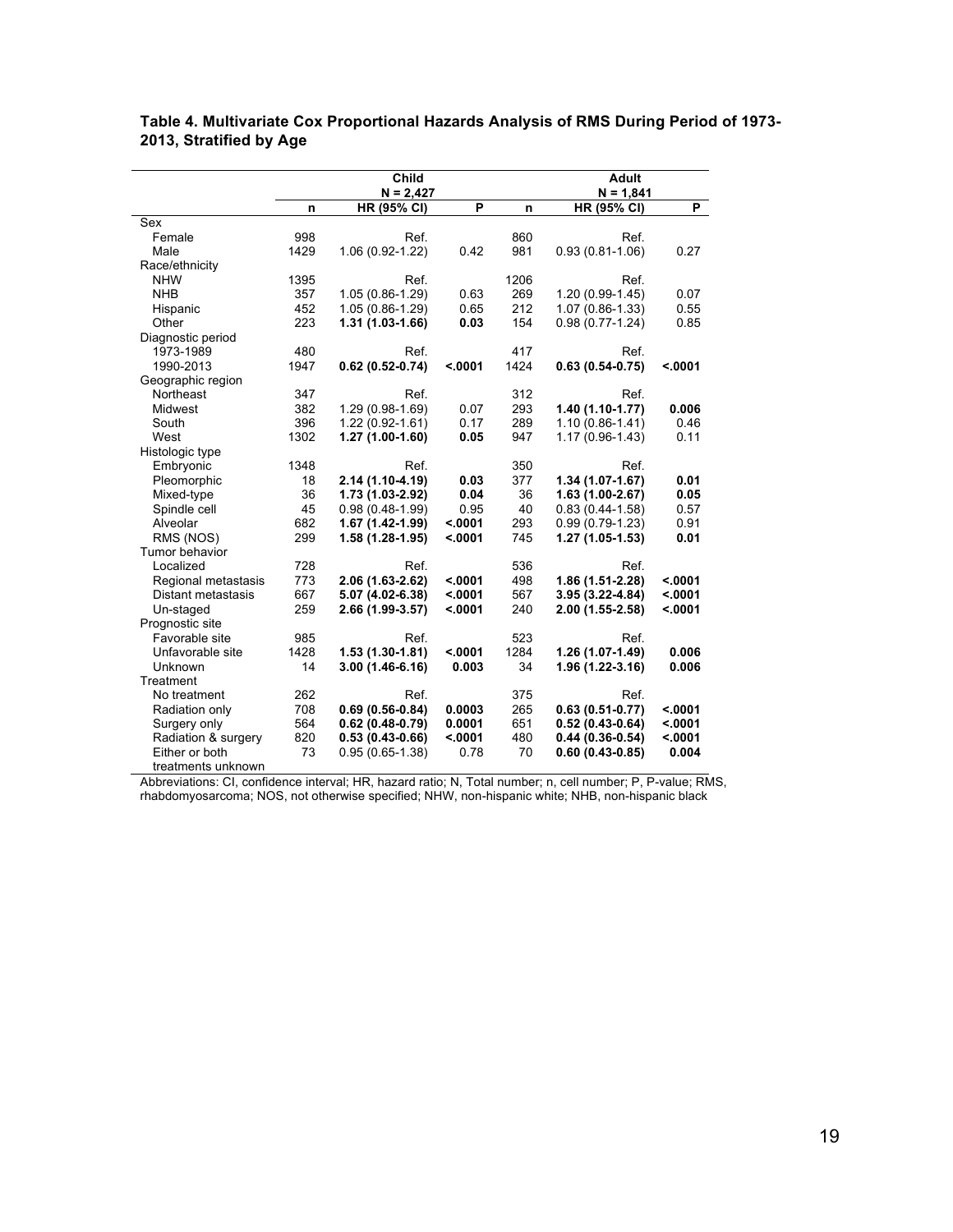|                     | <b>NHW</b> |                                   |         | <b>NHB</b><br>$N = 626$ |                     |         | <b>Hispanic</b><br>$N = 664$ |                     |         | Other<br>$N = 377$ |                     |         |
|---------------------|------------|-----------------------------------|---------|-------------------------|---------------------|---------|------------------------------|---------------------|---------|--------------------|---------------------|---------|
|                     | n          | $N = 2,601$<br><b>HR (95% CI)</b> | P       | n                       | <b>HR (95% CI)</b>  | P       | n                            | <b>HR (95% CI)</b>  | P       | n                  | <b>HR (95% CI)</b>  | P.      |
| Age                 |            |                                   |         |                         |                     |         |                              |                     |         |                    |                     |         |
| Children            | 1395       | Ref.                              |         | 357                     | Ref.                |         | 452                          | Ref.                |         | 223                | Ref.                |         |
| Adults              | 1206       | $2.26(1.96-2.61)$                 | < .0001 | 269                     | 2.86 (2.16-3.79)    | < .0001 | 212                          | 2.25 (1.71-2.97)    | < .0001 | 154                | $1.48(1.04-2.12)$   | 0.03    |
| Sex                 |            |                                   |         |                         |                     |         |                              |                     |         |                    |                     |         |
| Female              | 1110       | Ref.                              |         | 288                     | Ref.                |         | 302                          | Ref.                |         | 158                | Ref.                |         |
| Male                | 1491       | $1.05(0.93-1.19)$                 | 0.43    | 338                     | $1.09(0.85 - 1.41)$ | 0.49    | 362                          | $0.71(0.55-0.91)$   | 0.008   | 219                | $0.86(0.62 - 1.18)$ | 0.34    |
| Diagnostic Period   |            |                                   |         |                         |                     |         |                              |                     |         |                    |                     |         |
| 1973-1989           | 719        | Ref.                              |         | 87                      | Ref.                |         | 0                            | Ref.                |         | 91                 | Ref.                |         |
| 1990-2013           | 1882       | $0.63(0.54-0.72)$                 | < .0001 | 539                     | $0.57(0.40-0.80)$   | 0.001   | 664                          | <b>NE</b>           | $---$   | 286                | $0.67(0.46-0.98)$   | 0.04    |
| Geographic region   |            |                                   |         |                         |                     |         |                              |                     |         |                    |                     |         |
| Northeast           | 479        | Ref.                              |         | 79                      | Ref.                |         | 65                           | Ref.                |         | 36                 | Ref.                |         |
| Midwest             | 548        | $1.42(1.16-1.74)$                 | 0.0008  | 104                     | $1.24(0.75-2.05)$   | 0.40    | 10                           | $1.43(0.53-3.89)$   | 0.48    | 13                 | 2.00 (0.68-5.89)    | 0.21    |
| South               | 394        | $1.18(0.94 - 1.49)$               | 0.15    | 233                     | $1.24(0.80-1.90)$   | 0.33    | 40                           | $0.68(0.34-1.39)$   | 0.29    | 18                 | $1.07(0.37-3.11)$   | 0.90    |
| West                | 1180       | $1.26(1.05-1.52)$                 | 0.01    | 210                     | $1.21(0.78-1.88)$   | 0.41    | 549                          | $0.96(0.62-1.49)$   | 0.86    | 310                | $1.49(0.74-3.00)$   | 0.27    |
| Histologic type     |            |                                   |         |                         |                     |         |                              |                     |         |                    |                     |         |
| Embryonic           | 1036       | Ref.                              |         | 259                     | Ref.                |         | 261                          | Ref.                |         | 142                | Ref.                |         |
| Pleomorphic         | 271        | $1.45(1.14-1.84)$                 | 0.003   | 48                      | 1.76 (1.03-3.02)    | 0.04    | 41                           | $1.87(1.08-3.22)$   | 0.02    | 35                 | $2.83(1.51 - 5.30)$ | 0.001   |
| Mixed-type          | 40         | 2.07 (1.28-3.34)                  | 0.003   | 14                      | 1.53 (0.70-3.36)    | 0.29    | 15                           | 1.46 (0.65-3.29)    | 0.36    | 3                  | 3.37 (0.45-25.25)   | 0.24    |
| Spindle cell        | 41         | $0.69(0.31-1.56)$                 | 0.37    | 16                      | $0.91(0.33 - 2.52)$ | 0.85    | 23                           | $1.20(0.54 - 2.65)$ | 0.65    | 5                  | $1.29(0.16-10.15)$  | 0.81    |
| Alveolar            | 523        | $1.33(1.12 - 1.57)$               | 0.001   | 158                     | 1.56 (1.11-2.19)    | 0.01    | 198                          | $1.20(0.85 - 1.67)$ | 0.30    | 95                 | 2.07 (1.33-3.23)    | 0.001   |
| RMS (NOS)           | 690        | $1.44(1.21-1.71)$                 | < .0001 | 131                     | 1.44 (1.02-2.04)    | 0.04    | 126                          | 1.78 (1.24-2.56)    | 0.002   | 97                 | 2.19 (1.38-3.48)    | 0.002   |
| Tumor behavior      |            |                                   |         |                         |                     |         |                              |                     |         |                    |                     |         |
| Localized           | 788        | Ref.                              |         | 195                     | Ref.                |         | 166                          | Ref.                |         | 115                | Ref.                |         |
| Regional metastasis | 750        | $1.91(1.57 - 2.32)$               | < .0001 | 183                     | 2.71 (1.80-4.07)    | < .0001 | 217                          | $1.97(1.28-3.01)$   | 0.002   | 121                | 1.69 (1.05-2.72)    | 0.03    |
| Distant metastasis  | 695        | 4.58 (3.77-5.55)                  | < .0001 | 201                     | 5.69 (3.81-8.48)    | < .0001 | 230                          | 4.62 (3.02-7.06)    | < .0001 | 108                | 3.68 (2.27-5.97)    | < .0001 |
| Un-staged           | 368        | 2.14 (1.70-2.70)                  | < .0001 | 47                      | 4.05 (2.33-7.03)    | < .0001 | 51                           | 2.25 (1.26-4.02)    | 0.006   | 33                 | $3.02(1.54 - 5.92)$ | 0.001   |
| Prognostic site     |            |                                   |         |                         |                     |         |                              |                     |         |                    |                     |         |
| Favorable site      | 891        | Ref.                              |         | 250                     | Ref.                |         | 236                          | Ref.                |         | 131                | Ref.                |         |
| Unfavorable site    | 1673       | $1.48(1.27 - 1.72)$               | < .0001 | 371                     | $1.37(1.02 - 1.84)$ | 0.04    | 425                          | $1.31(0.97 - 1.78)$ | 0.08    | 243                | $1.13(0.77-1.65)$   | 0.53    |
| <b>Unknown</b>      | 37         | 2.55 (1.62-3.99)                  | < .0001 | 5                       | $0.51(0.13 - 2.01)$ | 0.34    | 3                            | 8.89(1.95-40.57)    | 0.005   | 3                  | $1.02(0.21-4.95)$   | 0.99    |
| Treatment           |            |                                   |         |                         |                     |         |                              |                     |         |                    |                     |         |
| No treatment        | 370        | Ref.                              |         | 92                      | Ref.                |         | 113                          | Ref.                |         | 62                 | Ref.                |         |
| Radiation only      | 553        | $0.65(0.53 - 0.78)$               | < .0001 | 153                     | $0.67(0.47-0.95)$   | 0.03    | 180                          | $0.59(0.41-0.85)$   | 0.005   | 87                 | $0.54(0.34-0.85)$   | 0.008   |
| Surgery only        | 766        | $0.52(0.42 - 0.63)$               | < .0001 | 182                     | $0.82(0.55-1.22)$   | 0.32    | 172                          | $0.68(0.45-1.04)$   | 0.07    | 95                 | $0.39(0.24-0.65)$   | 0.0002  |
| Radiation & surgery | 817        | $0.46(0.38-0.56)$                 | < .0001 | 175                     | $0.53(0.36-0.79)$   | 0.002   | 184                          | $0.57(0.39-0.84)$   | 0.004   | 124                | $0.29(0.18-0.47)$   | < .0001 |
| Either or both      | 95         | $0.83(0.60-1.14)$                 | 0.24    | 24                      | $0.50(0.26-0.99)$   | 0.05    | 15                           | $0.70(0.32 - 1.51)$ | 0.36    | 9                  | $0.32(0.11-0.94)$   | 0.04    |
| treatments unknown  |            |                                   |         |                         |                     |         |                              |                     |         |                    |                     |         |

#### **Table 5. Multivariate Cox Proportional Hazards Analysis of RMS During Period of 1973-2013, Stratified by Race/Ethnicity**

Abbreviations: CI, confidence interval; HR, hazard ratio; N, Total number; n, cell number; P, P-value; RMS, rhabdomyosarcoma; NOS, not otherwise specified; NHW, non-hispanic white; NHB, non-hispanic black; NE, not estimable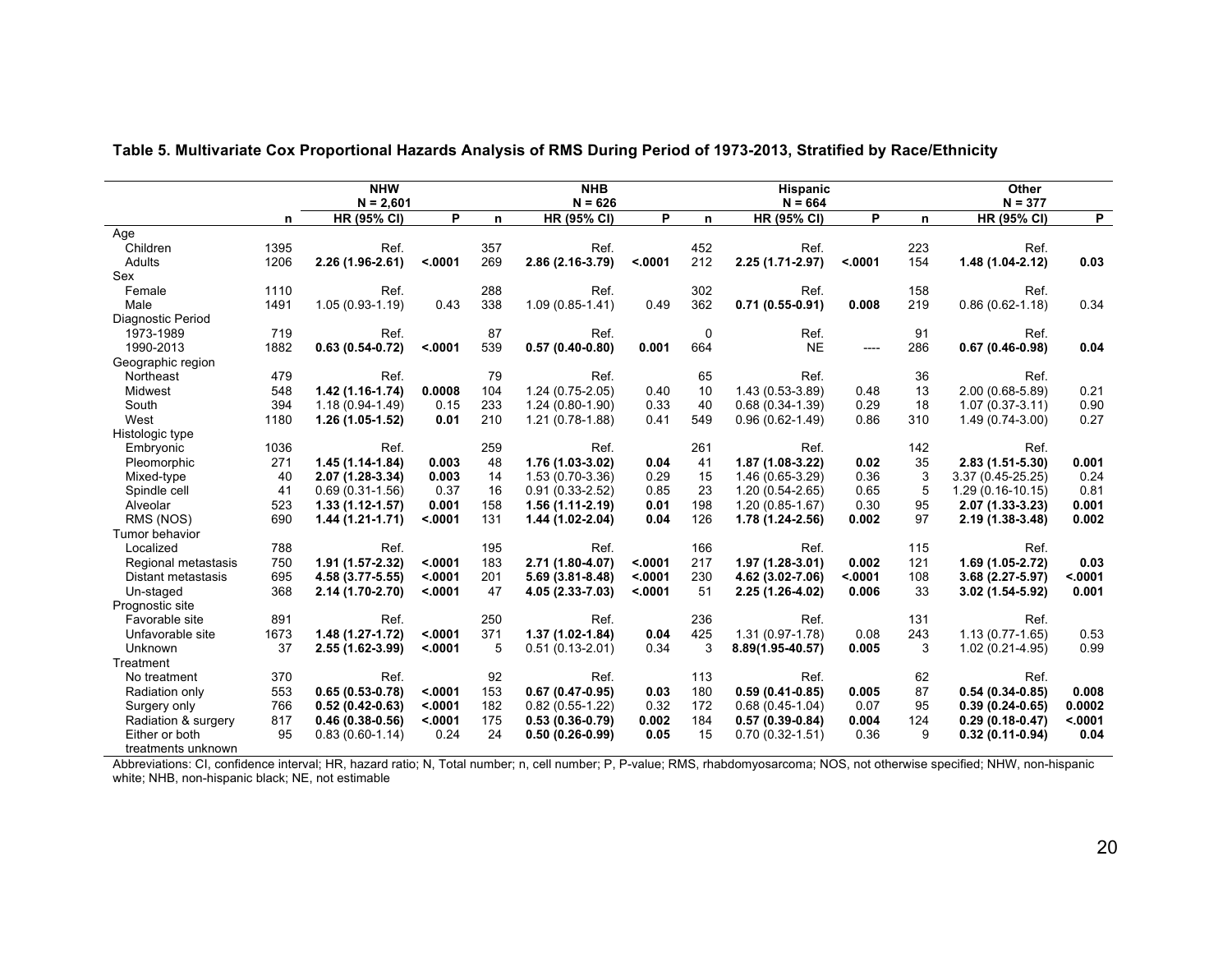

#### **Figure 1. RMS Incidence Rates from 1973-2013\***

\*Overall, White, and Black rates from SEER 9 incidence data; Hispanic rates from SEER 13 data.

⊺Race/Ethnicity groups are represented by the following symbols: Overall – blue diamonds and a solid line; Whites – red squares and a dashed line; Blacks – green triangles and a dotted line; Hispanics – purple crosses and dotted/dashed line. ⋄Data are shown as: Annual Percentage Change (95% Confidence Interval).

†Rates are per 100,000 and age-adjusted to the 2000 US Std Population standard.

‡Percentage changes were calculated using 1 year for each end point; Annual Percentage Changes were calculated using weighted least squares method.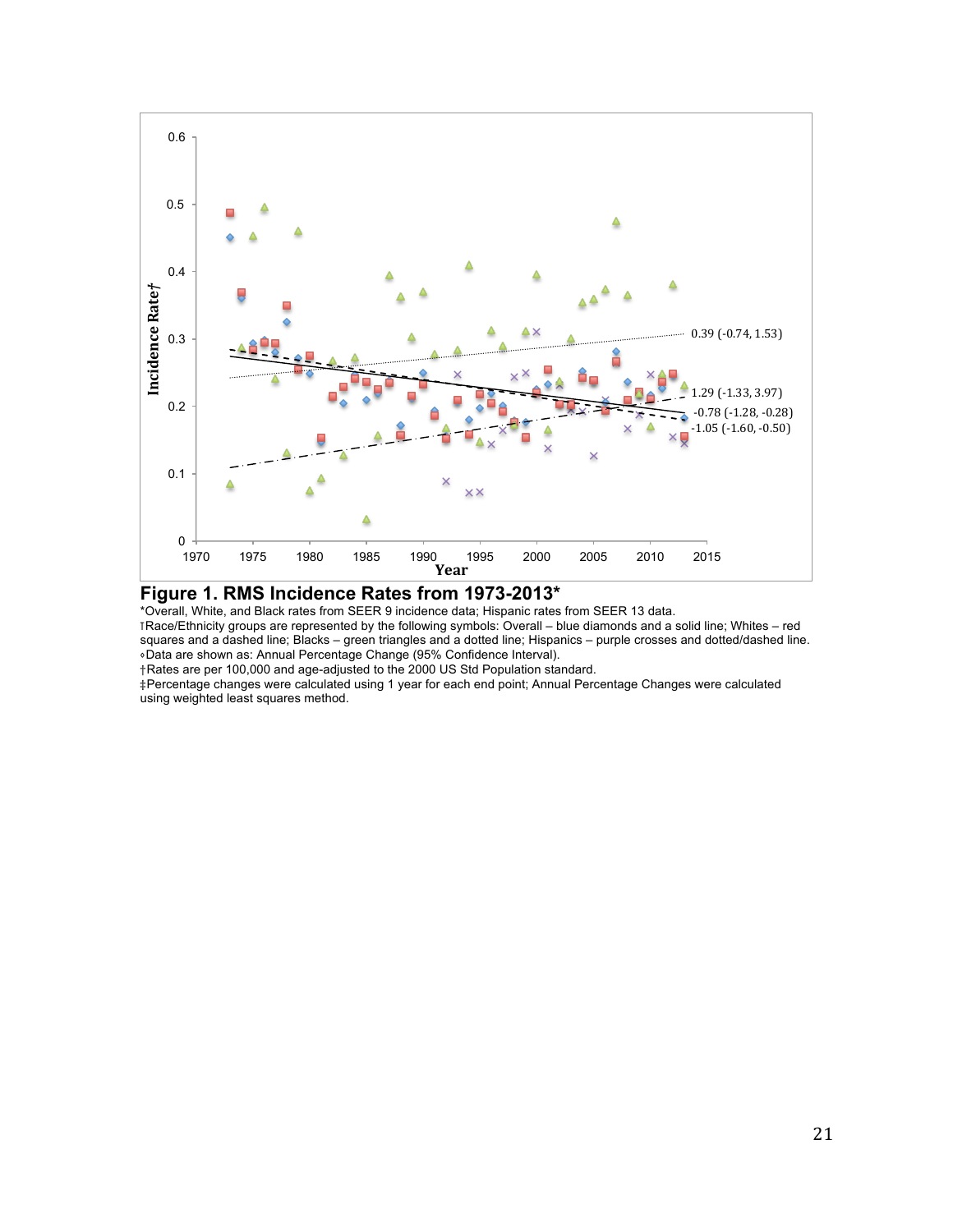

**Figure 2. Adjusted RMS Survival, by Race\***

\*Race/Ethnicity groups are represented by the following symbols: Overall – blue line; Whites – red line; Blacks – green line; Hispanics – purple line; Others – orange line.





\*Race/Ethnicity groups are represented by the following symbols: Overall Children – solid blue line; Overall Adults – dashed blue line; White Children – solid red line; White Adults – dashed red line; Black Children – solid green line; Black Adults – dashed green line; Hispanic Children – solid purple line; Hispanic Adults – dashed purple line; Other Children – solid orange line; Other Adults – dashed orange line.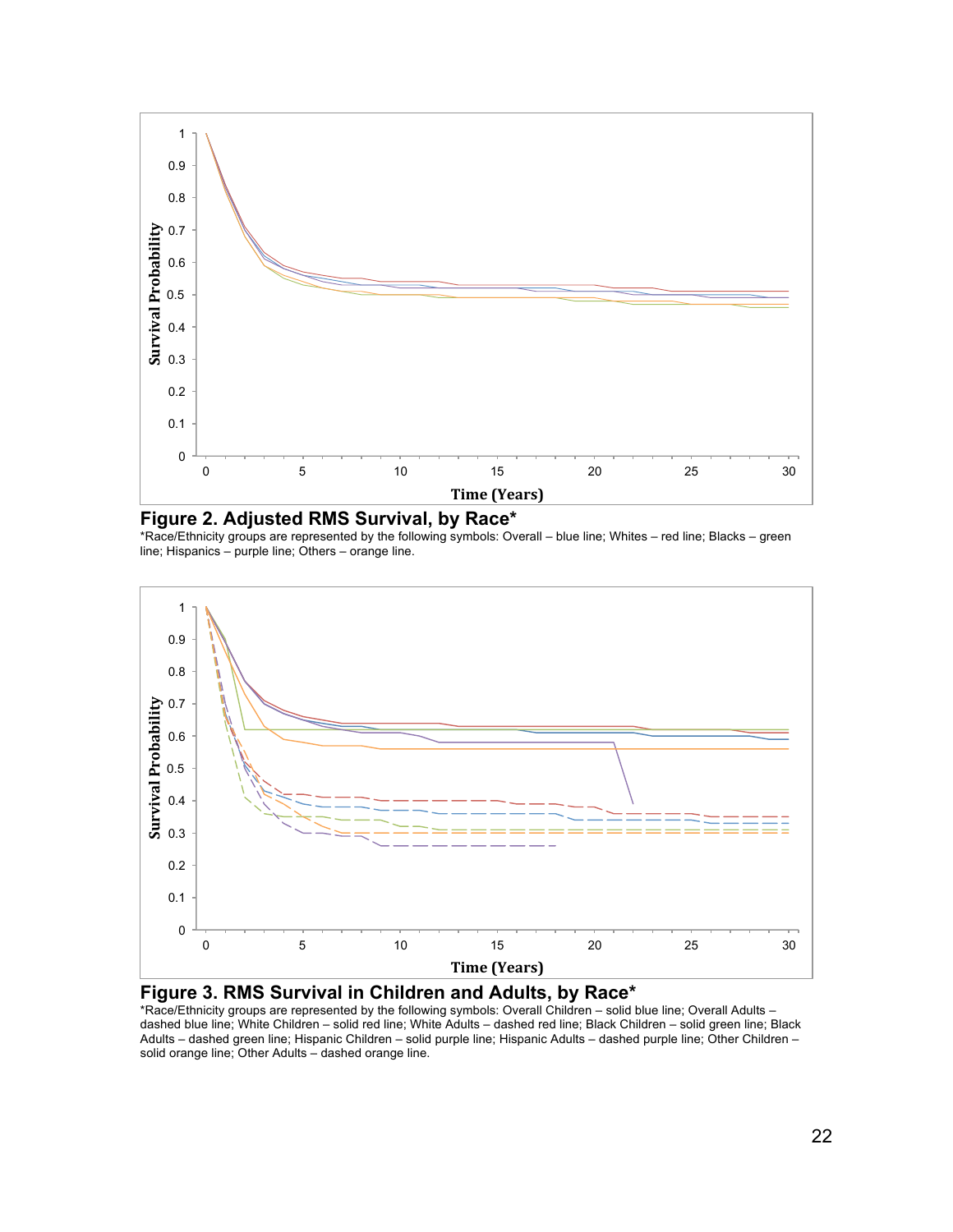#### **References**

- 1. Lupo PJ, Danysh HE, Plon SE, et al. Family history of cancer and childhood rhabdomyosarcoma: a report from the Children's Oncology Group and the Utah Population Database. *Cancer Med*. 2015;4(5):781-790. doi:10.1002/cam4.448
- 2. Sankaran H, Danysh HE, Scheurer ME, et al. The Role of Childhood Infections and Immunizations on Childhood Rhabdomyosarcoma: A Report From the Children's Oncology Group. *Pediatr. Blood Cancer*. 2016;63(9):1557-1562. doi:10.1002/pbc.26065
- 3. Sultan I, Qaddoumi I, Yaser S, Rodriguez-Galindo C, Ferrari A. Comparing Adult and Pediatric Rhabdomyosarcoma in the Surveillance, Epidemiology and End Results Program, 1973 to 2005: An Analysis of 2,600 Patients. *J. Clin. Oncol*. 2009;27(20):3391-3397. doi:10.1200/jco.2008.19.7483
- 4. Kashtan MA, Jayakrishnan TT, Rajeev R, et al. Age-based disparities in treatment and outcomes of retroperitoneal rhabdomyosarcoma. *Int. J. Clin. Oncol.* 2015;21(3):602-608. doi:10.1007/s10147-015-0918-0
- 5. Perez EA, Kassira N, Cheung MC, Koniaris LG, Neville HL, Sola JE. Rhabdomyosarcoma in Children: A SEER Population Based Study. *J. Surg. Res*. 2011;170(2):e243-e251. doi:10.1016/j.jss.2011.03.001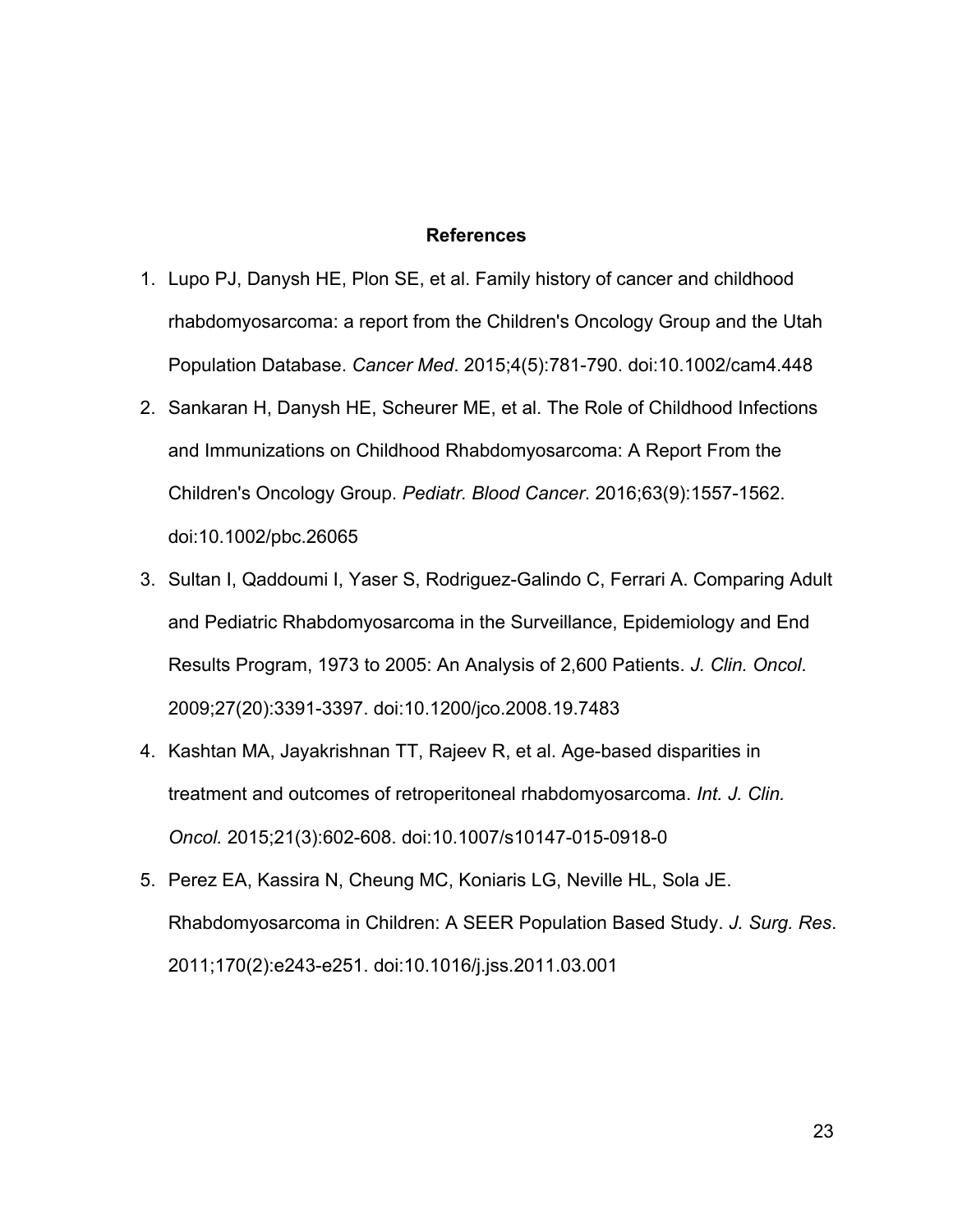- 6. Grufferman S, Lupo PJ, Vogel RI, Danysh HE, Erhardt EB, Ognjanovic S. Parental Military Service, Agent Orange Exposure, and the Risk of Rhabdomyosarcoma in Offspring. *J. Pediatr*. 2014;165(6):1216-1221. doi:10.1016/j.jpeds.2014.08.009
- 7. Ognjanovic S, Linabery AM, Charbonneau B, Ross JA. Trends in childhood rhabdomyosarcoma incidence and survival in the United States, 1975-2005. *Cancer*. 2009;115(18):4218-4226. doi:10.1002/cncr.24465
- 8. Raney RB, Maurer HM, Anderson JR, et al. The Intergroup Rhabdomyosarcoma Study Group (IRSG): Major Lessons From the IRS-I Through IRS-IV Studies as Background for the Current IRS-V Treatment Protocols. *Sarcoma*. 2001;5(1):9- 15. doi:10.1080/13577140120048890
- 9. Maurer HM, Crist W, Lawrence W, et al. The intergroup rhabdomyosarcoma study-I.A final report. *Cancer*. 1988;61(2):209-220. doi:10.1002/1097- 0142(19880115)61:2<209::aid-cncr2820610202>3.0.co;2-l
- 10.Maurer HM, Gehan EA, Beltangady M, et al. The intergroup rhabdomyosarcoma study II. *Cancer*. 1993;71(5):1904-1922. doi:10.1016/s0022-3468(80)80269-7
- 11.Bhatia S. Disparities in cancer outcomes: Lessons learned from children with cancer. *Pediatr. Blood & Cancer*. 2011;56(6):994-1002. doi:10.1002/pbc.23078
- 12.Toro JR, Travis LB, Wu HJ, Zhu K, Fletcher CD, Devesa SS. Incidence patterns of soft tissue sarcomas, regardless of primary site, in the surveillance, epidemiology and end results program, 1978–2001: An analysis of 26,758 cases. *Int. J. Cancer*. 2006;119(12):2922-2930. doi:10.1002/ijc.22239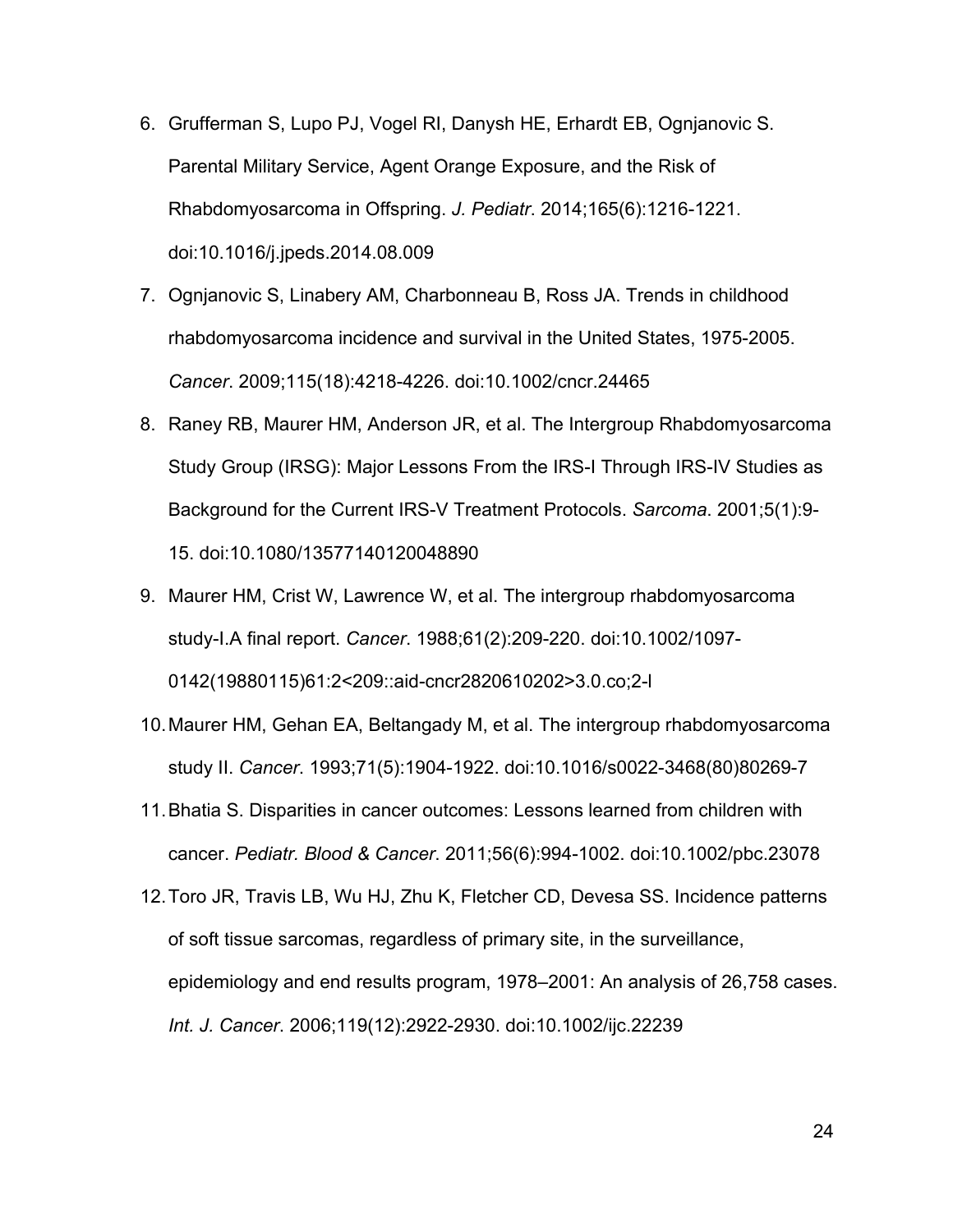- 13.Ferrari A, Sultan I, Huang TT, et al. Soft tissue sarcoma across the age spectrum: A population-based study from the surveillance epidemiology and end results database. *Pediatr. Blood Cancer*. 2011;57(6):943-949. doi:10.1002/pbc.23252
- 14.Sanghvi S, Misra P, Patel NR, Kalyoussef E, Baredes S, Eloy JA. Incidence trends and long-term survival analysis of sinonasal rhabdomyosarcoma. *Am. J. Otolaryngol*. 2013;34(6):682-689. doi:10.1016/j.amjoto.2013.04.012
- 15.Mosquera JM, Sboner A, Zhang L, et al. Recurrent NCOA2 gene rearrangements in congenital/infantile spindle cell rhabdomyosarcoma. *Gene Chromosomes Cancer*. 2013;52(6):538-550. doi:10.1002/gcc.22050
- 16.Chan AS, Thorner PS, Squire JA, Zielenska M. Identification of a novel gene NCRMS on chromosome 12q21 with differential expression between Rhabdomyosarcoma subtypes. *Oncogene*. 2002;21(19):3029-3037. doi:10.1038/sj.onc.1205460
- 17.Baker KS. Children From Ethnic Minorities Have Benefited Equally as Other Children From Contemporary Therapy for Rhabdomyosarcoma: A Report From the Intergroup Rhabdomyosarcoma Study Group. *Jo. Clin. Oncol*. 2002;20(22):4428-4433. doi:10.1200/jco.2002.11.131
- 18.Zeng C, Wen W, Morgans AK, Pao W, Shu X-O, Zheng W. Disparities by Race, Age, and Sex in the Improvement of Survival for Major Cancers. *JAMA Oncol*. 2015;1(1):88. doi:10.1001/jamaoncol.2014.161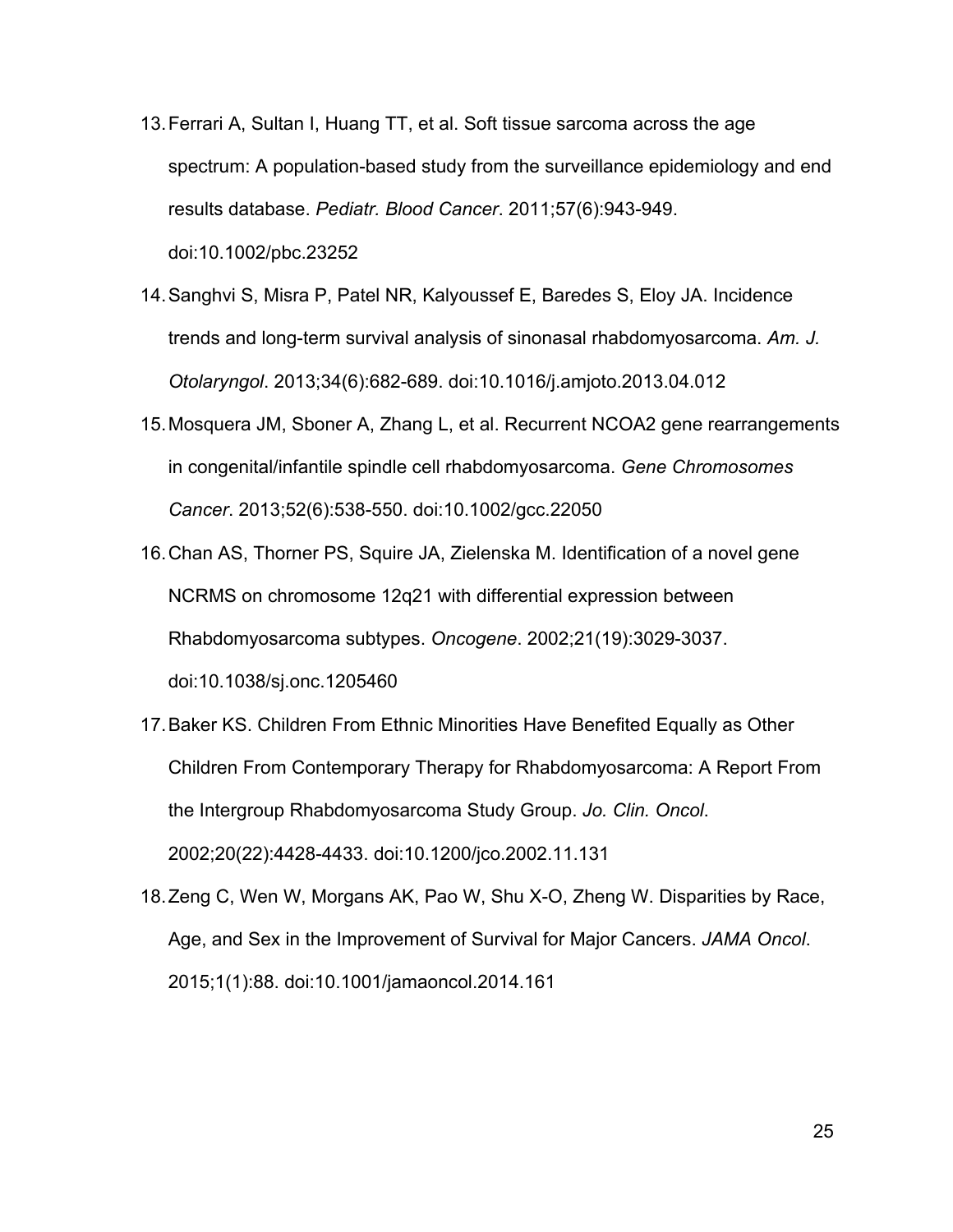19.Howlader N, Noone AM, Krapcho M, et al. SEER Cancer Statistics Review, 1975-2013, National Cancer Institute. Bethesda, MD,

http://seer.cancer.gov/csr/1975\_2013/, based on November 2015 SEER data submission, posted to the SEER web site, April 2016

- 20.Falagas ME, Zarkadoulia E. Factors associated with suboptimal compliance to vaccinations in children in developed countries: a systematic review. *Curr. Med. Res. Opin*. 2008;24(6):1719-1741. doi:10.1185/03007990802085692.
- 21.Maxwell GL, Risinger JI, Hayes KA, Alvares AA, Dodge RK, Barrett JC, Berchuck A. Racial Disparity in the Frequency of PTEN Mutations, but not Microsatellite Instability, in Advanced Endometrial Cancers. *Clin. Cancer Res.* 2000;6(8):2999- 3005.
- 22.Hettmer S, Archer NM, Somers GR, et al. Anaplastic rhabdomyosarcoma in TP53 germline mutation carriers. *Cancer.* 2014;120(7):1068-1075. doi:10.1002/cncr.28507.
- 23.Cavazzana AO, Schmidt D, Ninfo V, et al. Spindle Cell Rhabdomyosarcoma. *The Am. J. Surg. Pathol*. 1992;16(3):229-235. doi:10.1097/00000478-199203000- 00002.
- 24.Leuschner I, Newton WA, Schmidt D, et al. Spindle Cell Variants of Embryonal Rhabdomyosarcoma in the Paratesticular Region. *Am. J. Surg. Pathol*. 1993;17(3):221-230. doi:10.1097/00000478-199303000-00002.